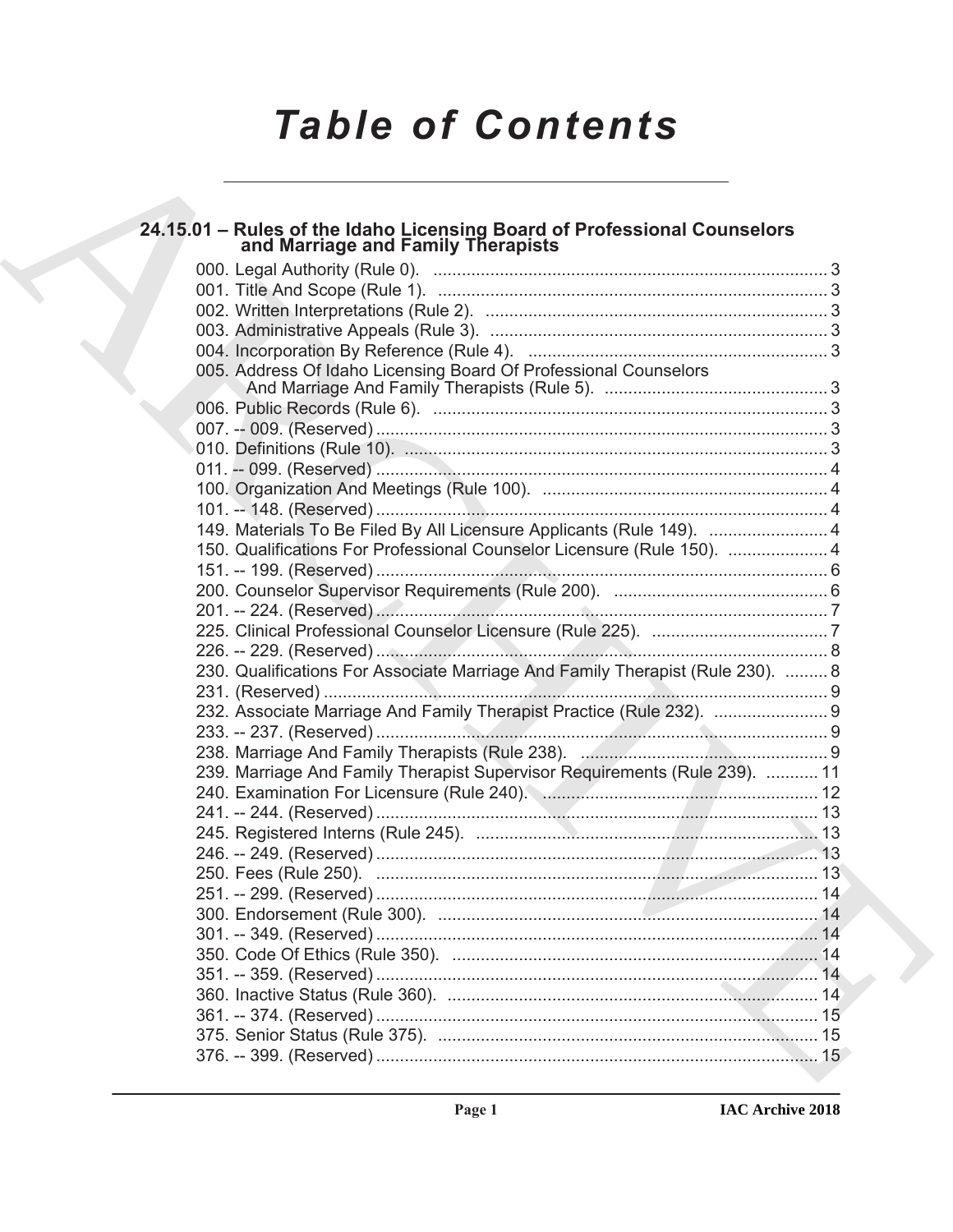### Table of Contents (cont'd)

| 450. General Scope Of The Licensee's Appropriate Practice (Rule 450).  17 |  |
|---------------------------------------------------------------------------|--|
|                                                                           |  |
|                                                                           |  |
|                                                                           |  |
|                                                                           |  |
|                                                                           |  |
|                                                                           |  |
|                                                                           |  |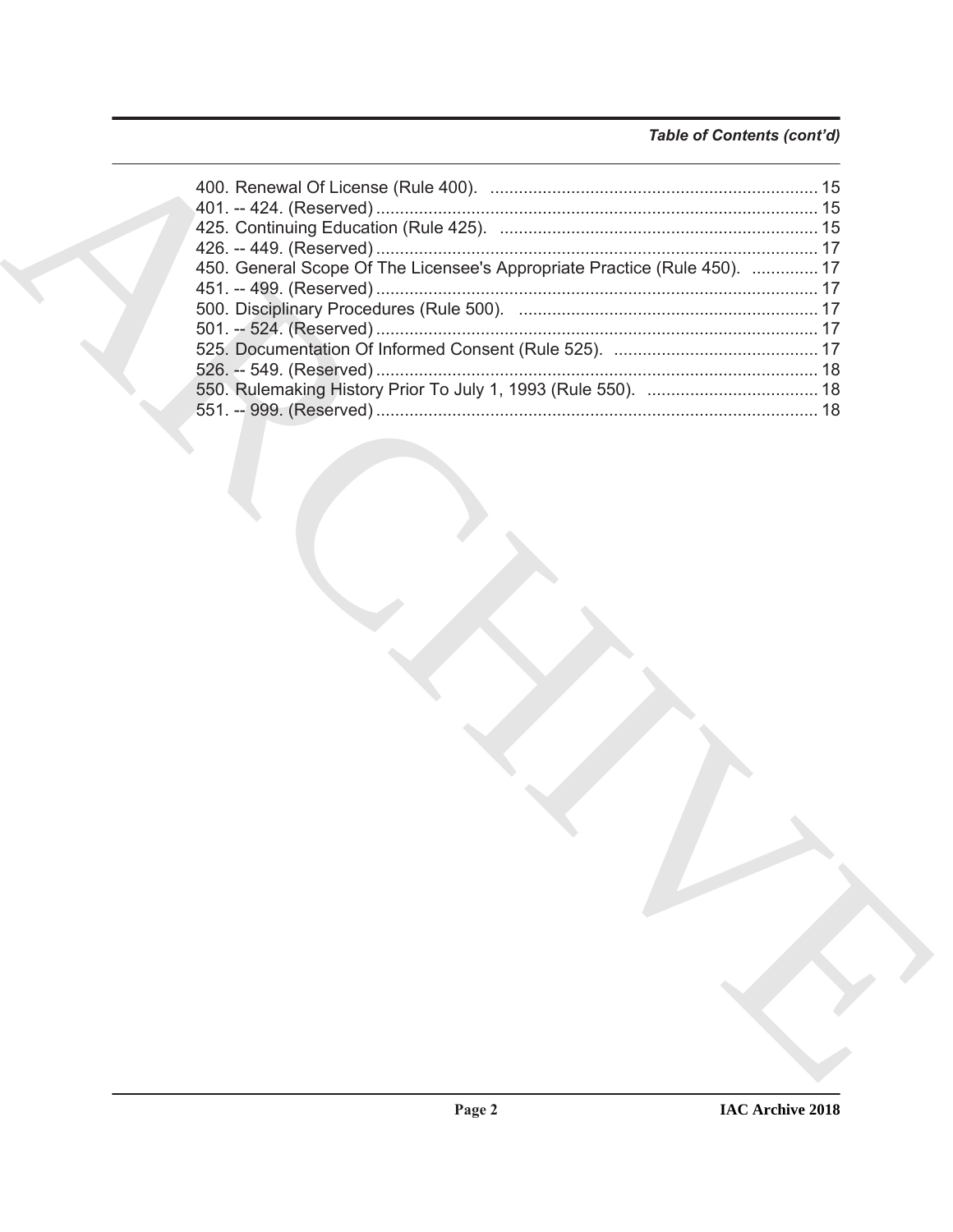### **IDAPA 24 TITLE 15 CHAPTER 01**

### <span id="page-2-0"></span>**24.15.01 – RULES OF THE IDAHO LICENSING BOARD OF PROFESSIONAL COUNSELORS AND MARRIAGE AND FAMILY THERAPISTS**

### <span id="page-2-15"></span><span id="page-2-1"></span>**000. LEGAL AUTHORITY (RULE 0).**

These rules are hereby prescribed and established pursuant to the authority vested in the Idaho Licensing Board of Professional Counselors and Marriage and Family Therapists by the provisions of Section 54-3404, Idaho Code. (3-13-02)

### <span id="page-2-17"></span><span id="page-2-2"></span>**001. TITLE AND SCOPE (RULE 1).**

These rules shall be cited as IDAPA 24.15.01, "Rules of the Idaho Licensing Board of Professional Counselors and Marriage and Family Therapists." (3-13-02) Marriage and Family Therapists."

### <span id="page-2-18"></span><span id="page-2-3"></span>**002. WRITTEN INTERPRETATIONS (RULE 2).**

The board may have written statements that pertain to the interpretation of the rules of this chapter. Such interpretations, if any, are available for public inspection and copying at cost in the main office of the Bureau of Occupational Licenses. (3-13-02)

### <span id="page-2-11"></span><span id="page-2-4"></span>**003. ADMINISTRATIVE APPEALS (RULE 3).**

Administrative Appeals shall be governed by the Administrative Procedure Act, Title 67, Chapter 52, Idaho Code.

(3-13-02)

### <span id="page-2-14"></span><span id="page-2-5"></span>**004. INCORPORATION BY REFERENCE (RULE 4).**

**01. ACA Code of Ethics**. "ACA Code of Ethics," as published by the American Counseling Association (ACA), effective 2014, is herein incorporated by reference and is available from the Board's office and on the Board web site. (4-11-15)

**02. AAMFT Code of Ethics**. The document titled "AAMFT Code of Ethics," as published by the American Association for Marriage and Family Therapy (AAMFT), effective January 1, 2015 and referenced in Subsections 239, 350, 450, and 525 is herein incorporated by reference and is available from the Board's office and on the Board web site. (3-25-16)

**03. Guidelines**. The document titled "Approved Supervision Designation Handbook" that provides supervision guidelines for supervisors, as published by the American Association for Marriage and Family Therapy (AAMFT), dated October 2007 referenced in Subsection 239.03.a. of these rules, is herein incorporated by reference and is available from the Board's office and on the Board web site at http://www.ibol.idaho.gov. (4-4-13)

### <span id="page-2-10"></span><span id="page-2-6"></span>**005. ADDRESS OF IDAHO LICENSING BOARD OF PROFESSIONAL COUNSELORS AND MARRIAGE AND FAMILY THERAPISTS (RULE 5).**

**CHAPT[E](mailto:cou@ibol.idaho.gov)R OF**<br>
24.15.01 – RULES OF THE DAHO MARRIAGE AND FAMILY HYPERAPYSTS<br>
100. IFC.A1 AITHORITY (EU.I.E.O.)<br>
ARC[HIV](http://www.ibol.idaho.gov)ERED AND DRIVIER COMPRODUCTION (EU.I.E.O.)<br>
100. IFC.A1 AITHORITY (EU.I.E.O.)<br>
100. IFC.A1 AITHORITY (EU The office of the Board of Professional Counselors and Marriage and Family Therapists is located within the Bureau of Occupational Licenses, 700 W. State Street, Boise, Idaho 83702. The Bureau is open between the hours of 8:00 a.m. and 5:00 p.m. each day except Saturdays, Sundays and holidays. The telephone number of the Board is (208) 334-3233. The Board's FAX number is (208) 334-3945. The Board's e-mail address is cou@ibol.idaho.gov. The Board's official website is http://www.ibol.idaho.gov.

### <span id="page-2-16"></span><span id="page-2-7"></span>**006. PUBLIC RECORDS (RULE 6).**

The records associated with the Idaho Licensing Board of Professional Counselors and Marriage and Family Therapists are subject to the provisions of the Idaho Public Records Act, Title 74, Chapter 1, Idaho Code. (3-13-02)

### <span id="page-2-8"></span>**007. -- 009. (RESERVED)**

### <span id="page-2-9"></span>**010. DEFINITIONS (RULE 10).**

<span id="page-2-13"></span><span id="page-2-12"></span>**01. Board**. The Idaho Licensing Board of Professional Counselors and Marriage and Family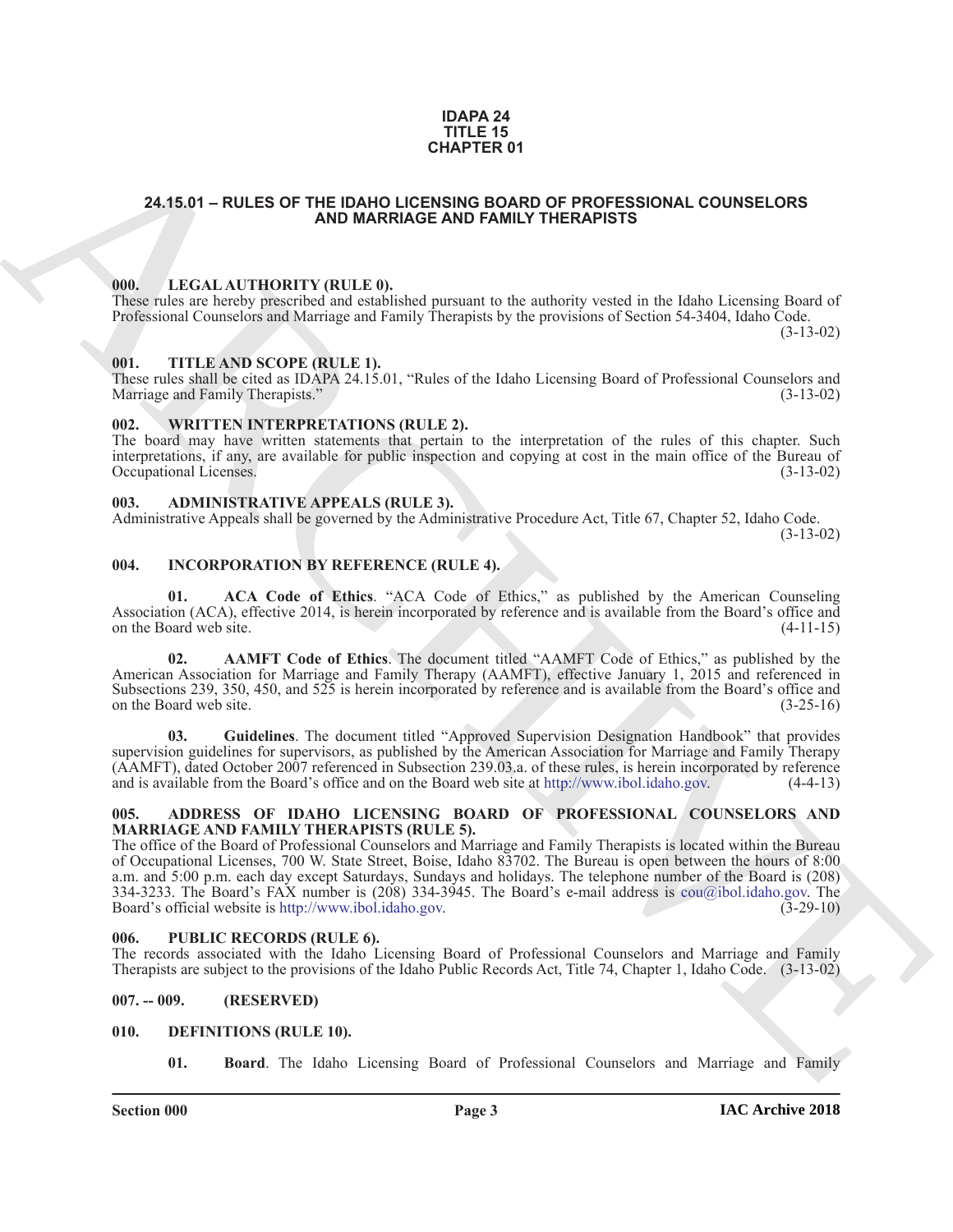Therapists as prescribed in Section 54-3401, Idaho Code. (3-13-02)

<span id="page-3-6"></span>**02. Bureau**. The Bureau of Occupational Licenses as prescribed in Sections 54-3404 and 67-2602, Idaho Code. (3-13-02)

<span id="page-3-5"></span>**03. Accredited University or College**. An accredited university or college shall be a college or university accredited by a regional accrediting agency as identified by the U.S. Department of Education. (7-1-18)T

<span id="page-3-7"></span>**04. Practicum**. The term practicum includes a practicum, internship, or a combination, taken as part of the graduate level program. (7-1-18)T

<span id="page-3-8"></span>**05. Supplemental Practicum Hours**. Supplemental practicum hours are hours of direct client contact that are supervised by a registered marriage and family therapist supervisor at a ratio of one (1) hour of supervision for every ten (10) hours of direct client contact. (7-1-18)T

### <span id="page-3-0"></span>**011. -- 099. (RESERVED)**

### <span id="page-3-16"></span><span id="page-3-1"></span>**100. ORGANIZATION AND MEETINGS (RULE 100).**

Board meetings will be held not less than four (4) times each year and at such other times as the Board deems necessary. (3-29-12)

<span id="page-3-9"></span><span id="page-3-2"></span>**101. -- 148. (RESERVED)**

<span id="page-3-3"></span>**149. MATERIALS TO BE FILED BY ALL LICENSURE APPLICANTS (RULE 149).** Each applicant for licensure shall: (3-13-02) (3-13-02)

<span id="page-3-13"></span><span id="page-3-10"></span>**01. Complete an Application**. Complete an application upon a form prescribed by the Board. (3-13-02)

**02. Provide Verification of Educational Program**. Verify completion of the approved educational program identified on the application with official graduate transcripts. Official transcripts must be received by the Board directly from the registrar of the appropriate college or university. (3-13-02) Board directly from the registrar of the appropriate college or university.

<span id="page-3-15"></span>**03.** Submit Verification of Supervised Experience. The verification of supervised experience shall led directly to the Board by those supervisors listed on the application. (3-13-02) be provided directly to the Board by those supervisors listed on the application.

<span id="page-3-14"></span>**04. Submit Application Fee**. Submit a non-refundable application fee as determined by Subsection 250.01. (3-13-02)

<span id="page-3-11"></span>**05. Deadline**. To be considered by the Board, a properly completed application together with all supporting documentation and required fees must be received by the Bureau at least seven (7) calendar days prior to the next scheduled meeting of the Board. (3-30-06)

<span id="page-3-12"></span>**06. Lack of Activity**. Applications on file with the Board from an applicant who has not provided any written contact with the Board during the previous twelve (12) consecutive months shall be deemed denied and shall<br>(3-30-06) be terminated.

### <span id="page-3-17"></span><span id="page-3-4"></span>**150. QUALIFICATIONS FOR PROFESSIONAL COUNSELOR LICENSURE (RULE 150).**

Licensure as a "professional counselor" shall be restricted to persons who have successfully completed the required examination and each of the following requirements: examination and each of the following requirements:

**Example 50 Comparisons I. Consistents 200 Consistents and Marriage and Fairing Theoretical<br>
Lineary and Society 2002. However, the comparison of the consistent of the system of the system of the consistent of the consist Graduate Program Requirement**. A planned graduate program of sixty (60) semester hours which is primarily counseling in nature, six (6) semester hours of which are earned in an advanced counseling practicum, and including a graduate degree in a counseling field from an accredited university or college offering a graduate program in counseling.

<span id="page-3-18"></span>**a.** A planned graduate program in a counseling field shall be defined as completion of one (1) of the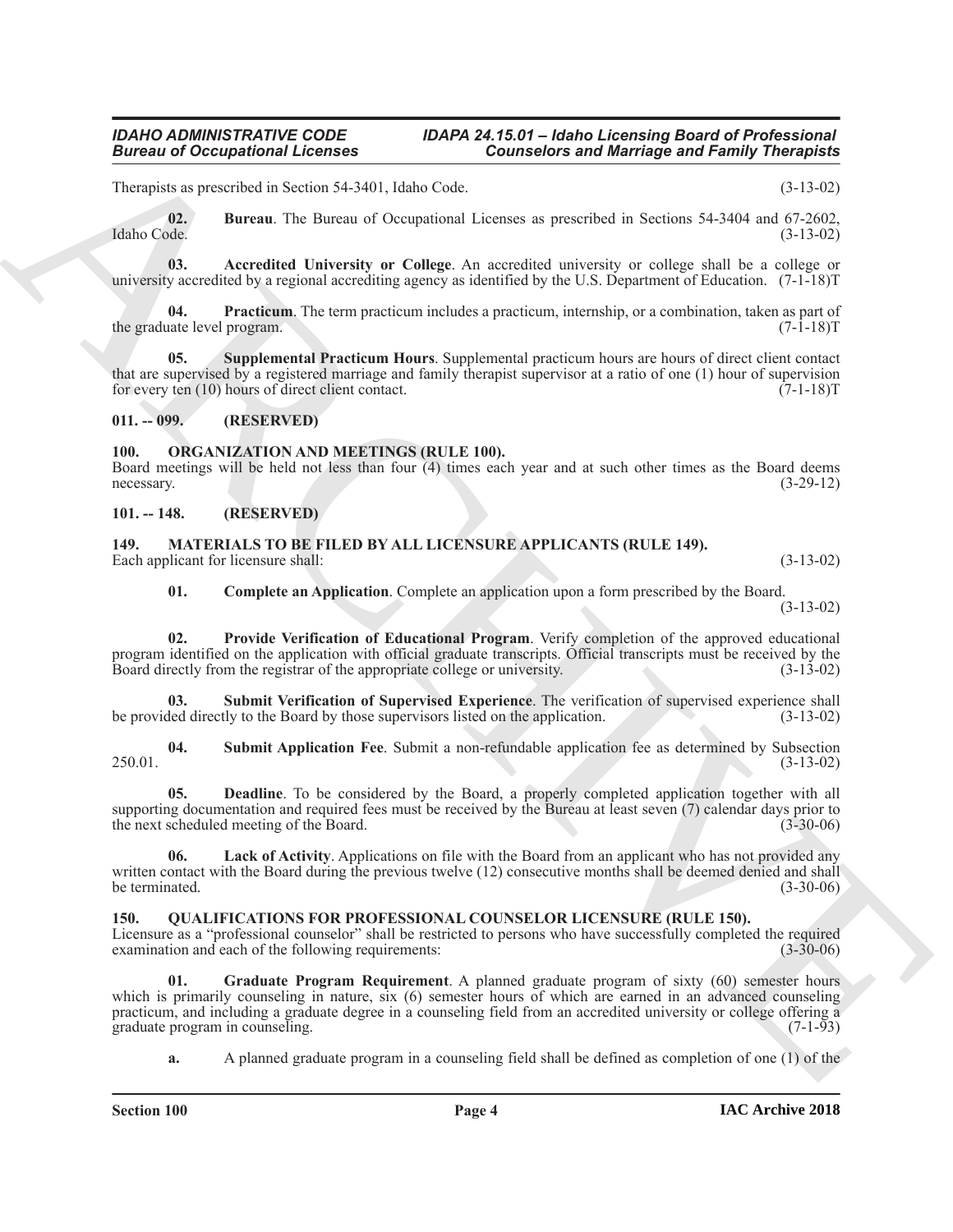following: (7-1-93)

i. A counseling program approved by the Council for Accreditation of Counseling and Related Educational Programs; or

ii. A counseling program approved by the Council on Rehabilitation Education; or (7-1-93)

**Example 4.6** Conceptions **Conserved by the Cause of Marchigh and Family Theorems**<br>
Education According progress approved by the Cause of According of Family Theorems<br>
Education According progress approved by the Cause of iii. A counseling program approved by the Board which shows evidence of education in the following areas: Counseling Theory, Counseling Techniques and Supervised Counseling Experience (this practicum must be supervised at the ratio of at least one (1) hour of one-to-one supervision for every ten (10) hours of experience in the setting). Applicant must show completion of one (1) graduate level course unique to each of the following eight (8) areas: (3-29-10)  $\frac{1}{3-29-10}$ 

(1) Human growth and development: Includes studies that provide a broad understanding of the nature and needs of individuals at all developmental levels. Emphasis is placed on psychological, sociological, and physiological approaches. Also included are areas such as human behavior (normal and abnormal), personality theory, and learning theory. (7-1-93) theory, and learning theory.

(2) Social and cultural foundations: Includes studies of change, ethnic groups, subcultures, changing roles of women, sexism, urban and rural societies, population patterns, cultural mores, use of leisure time, and differing life patterns. (7-1-93)

(3) The helping relationship: Includes philosophic bases of the helping relationship: Consultation theory and/or an emphasis on the development of counselor and client (or consultee) self-awareness and selfunderstanding. (7-1-93)

(4) Groups: Includes theory and types of groups, as well as descriptions of group practices, methods  $s$ , and facilitative skills. It includes either a supervised practice and/or a group experience. (7-1-93) dynamics, and facilitative skills. It includes either a supervised practice and/or a group experience.

Life-style and career development: Includes areas such as vocational-choice theory, relationship between career choice and life-style, sources of occupational and educational information, approaches to career decision-making processes, and career-development exploration techniques. (7-1-93)

(6) Appraisal of the individual: Includes the development of a framework for understanding the individual, including methods of data gathering and interpretation, individual and group testing, case-study approaches and the study of individual differences. Ethnic, cultural, and sex factors are also considered. (7-1-93)

(7) Research and evaluation: Includes areas such as statistics, research design, and development of research and demonstration proposals. It also includes understanding legislation relating to the development of research, program development, and demonstration proposals, as well as the development and evaluation of program objectives. (7-1-93)

(8) Professional orientation: Includes goals and objectives of professional counseling organizations, codes of ethics, legal consideration, standards of preparation, certification, and licensing and role of identity of counselors. (7-1-93)

**b.** A total of at least sixty (60) graduate semester hours or ninety (90) graduate quarter hours shall be required. (7-1-93)

<span id="page-4-0"></span>**c.** Advanced counseling practicum shall be practica taken at the graduate school level. (7-1-93)

**d.** A graduate degree shall be one of the following beyond the baccalaureate level: The master's degree, the educational specialist certificate or degree, or the doctor's degree. (7-1-93)

**02.** Supervised Experience Requirement. One thousand (1,000) hours of supervised experience in the Board. (7-1-93) counseling acceptable to the Board.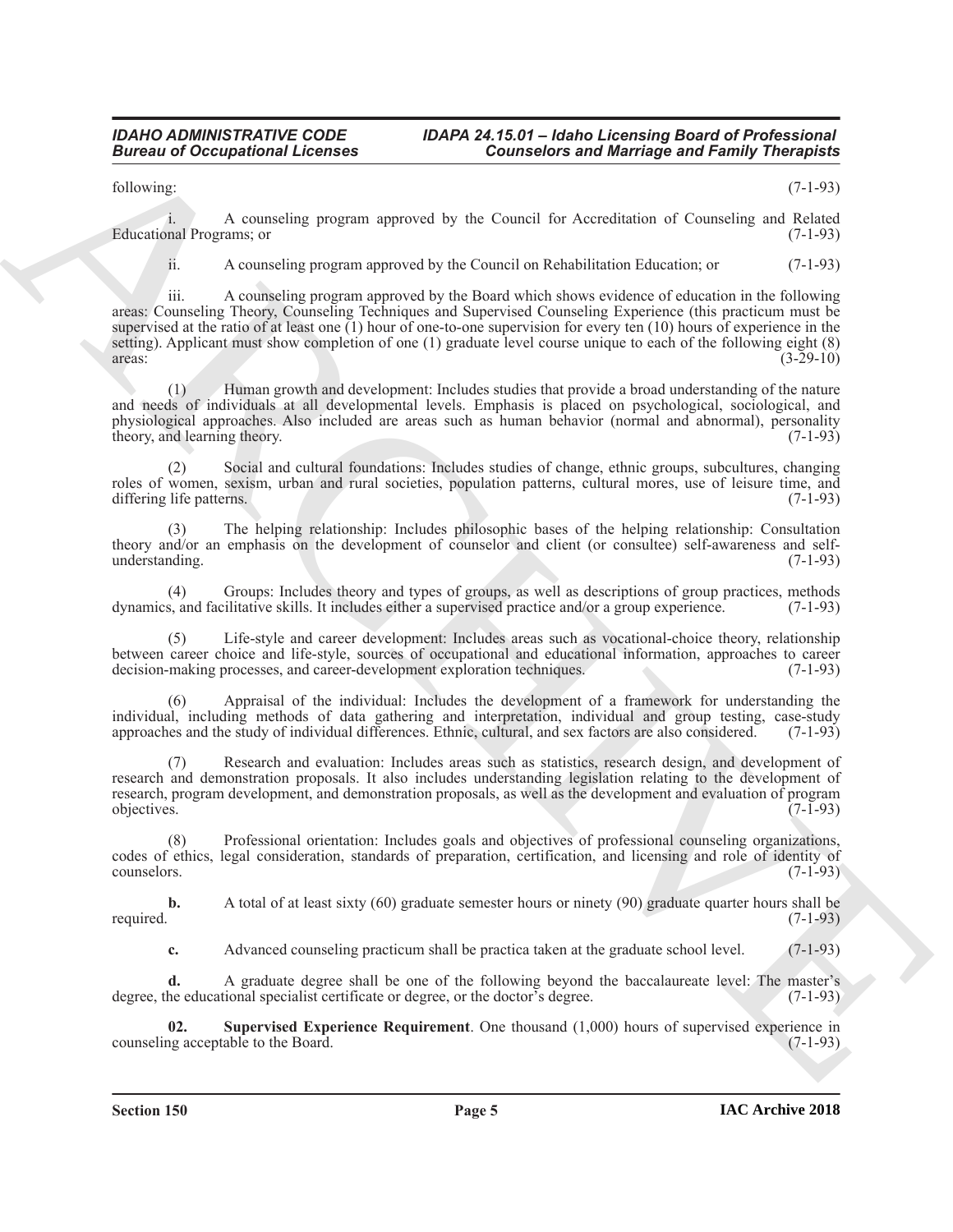### *IDAHO ADMINISTRATIVE CODE IDAPA 24.15.01 – Idaho Licensing Board of Professional Bureau of Occupational Licenses Counselors and Marriage and Family Therapists*

**a.** One thousand (1,000) hours is defined as one thousand (1,000) clock hours of experience working in a counseling setting, four hundred (400) hours of which shall be direct client contact. Supervised experience in practica and/or internships taken at the graduate level may be utilized. The supervised experience shall include a minimum of one (1) hour of face-to-face or one-to-one  $(1/1)$  or one-to-two  $(1/2)$  supervision with the supervisor for every twenty (20) hours of job/internship experience. Face-to-face may include a face-to-face setting provided by a secure live electronic connection between the supervisor and supervisee. As stated under Subsection 150.01.a.iii. counseling practicum experience as opposed to job or internship experience shall be supervised at a ratio of one (1) hour of supervision for every ten (10) hours in the settings. For example: (3-29-12)

A person in a twenty (20) hour per week job/internship who is receiving one (1) hour of individual supervision each week would accumulate one thousand (1,000) supervised hours in fifty (50) weeks to equal the twenty to one  $(20/1)$  ratio.  $(7-1-93)$ 

A person in a forty  $(40)$  hour per week setting with one  $(1)$  hour of supervision per week would still require fifty  $(50)$  weeks to equal the twenty to one  $(20/1)$  ratio.  $(7-1-93)$ 

iii. A person in a forty (40) hour per week setting with two (2) hours of supervision per week would accumulate the one thousand  $(1,000)$  hours at the twenty to one  $(20/1)$  supervision ratio in twenty-five  $(25)$  weeks.  $(7-1-93)$ 

**Extreme to Constitution Constitution** Constitution Constitution Constitution Constitution Constitution Constitution Constitution Constitution Constitution Constitution Constitution Constitution Constitution Constitution **b.** Until July 1, 2004, the supervision must be provided by a Professional Counselor or a Clinical Professional Counselor licensed by the state of Idaho. Effective July 1, 2010, supervision must be provided by a counselor education faculty member at an accredited college or university, Professional Counselor, registered with the Board as a supervisor, a Clinical Professional Counselor, registered with the Board as a supervisor, a Marriage and Family Therapist, registered with the Board as a supervisor, a Clinical Social Worker registered as a supervisor with the Board of Social Work, a licensed Psychologist, or a licensed Psychiatrist, licensed by the state of Idaho. If the applicant's supervision was provided in another state, it must have been provided by a counseling professional licensed by that state, provided the requirements for licensure in that state are substantially equivalent to the requirements of Title 54, Chapter 34, Idaho Code. If supervision was obtained prior to July 1, 1988, or in a state that does not regulate counseling, that supervision must have been provided by a qualified counselor educator as a part of a planned graduate program or by a person who holds a graduate degree beyond the baccalaureate level who is certified and/or licensed as a counselor, social worker, psychologist, or psychiatrist. Supervision by an administrative superior who is not in a counseling related profession is not acceptable to the Board. Supervision by a professional counseling peer, however, may be acceptable to the Board if the peer/supervisory relationship includes the same controls and procedures expected in an internship setting. (See Subsection 150.02.a.) For example, the relationship should include the staffing of cases, the critiquing of counseling tapes and this supervision must be conducted in a formal, professional, consistent manner on a regularly scheduled basis. (3-29-12)

Experience in counseling is defined as assisting individuals or groups, through the counseling relationship, to develop an understanding of personal problems, to define goals, and to plan action reflecting interests, abilities, aptitudes, and needs as related to persona-social concerns, educational progress, and occupations and careers. Counseling experience may include the use of appraisal instruments, referral activities, and research findings. (7-1-93)

**d.** The Board shall consider the recommendation of the supervisor(s) when determining the ility of the applicant's supervised experience. (4-2-03) acceptability of the applicant's supervised experience.

**e.** Supervision must be provided in compliance with the ACA code of ethics for counseling supervision, evaluation, remediation, and endorsement. (3-29-12)

### <span id="page-5-0"></span>**151. -- 199. (RESERVED)**

### <span id="page-5-2"></span><span id="page-5-1"></span>**200. COUNSELOR SUPERVISOR REQUIREMENTS (RULE 200).**

Effective July 1, 2004, Idaho licensed counselors shall be registered with the Board in order to provide supervision for those individuals pursuing licensure in Idaho as a counselor. (3-29-12) for those individuals pursuing licensure in Idaho as a counselor.

### <span id="page-5-3"></span>**01. Requirements for Registration**. (4-2-03)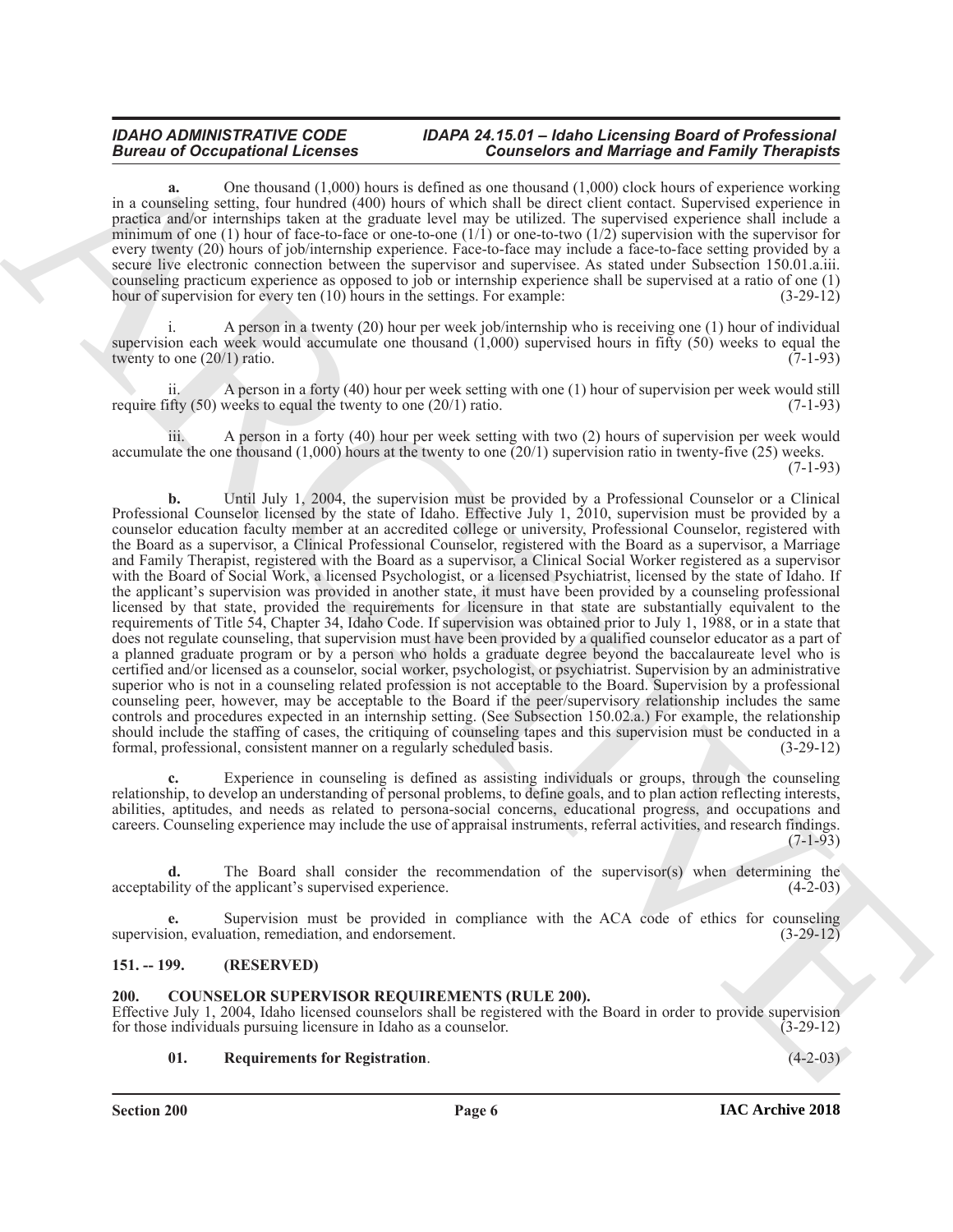## *IDAHO ADMINISTRATIVE CODE IDAPA 24.15.01 – Idaho Licensing Board of Professional*

## **Counselors and Marriage and Family Therapists**

**a.** Document at least two (2) years experience as a licensed counselor. (3-30-07)

**b.** Document at least one thousand five hundred (1,500) hours of direct client contact as a counselor.  $(4-2-03)$ 

<span id="page-6-3"></span>**c.** Document fifteen (15) contact hours of education in supervisor training as approved by the Board.  $(4-2-03)$ 

**d.** Have not been the subject of any disciplinary action for five (5) years prior to application for registration.  $(4-2-03)$ registration.  $(4-2-03)$ 

**02. Registration**. A supervisor applicant shall submit to the Bureau a completed application form as approved by the Board. (4-2-03)

**a.** Upon receipt of a completed application verifying compliance with the requirements for registration as a supervisor, the applicant shall be registered as a supervisor. The applicant shall include a copy of the informed consent form used to ensure clients are aware of the roles of the supervisor and supervisee. (3-29-12)

**b.** A supervisor's registration shall be valid only so long as the supervisor's counselor license remains current and in good standing, is not disciplined, and is renewed as provided in these rules. (3-25-16)

<span id="page-6-5"></span>**03. Supervision**. (4-2-03)

**a.** A Registered Counselor Supervisor shall provide supervision in conformance with the guidelines visors set forth in the ACA Code of Ethics. (3-29-12) for supervisors set forth in the ACA Code of Ethics.

**b.** Unless the primary work role of an individual is as a clinical supervisor a Registered Counselor or shall not provide supervision to more than six (6) supervises concurrently. (3-29-12) Supervisor shall not provide supervision to more than  $six$  (6) supervisees concurrently.

<span id="page-6-4"></span>**c.** Supervision shall be provided in a face-to-face setting. Face-to-face setting may include a secure live electronic face-to-face connection between the supervisor and supervisee. (3-25-16)

**Example 20**<br> **Example 20**<br> **Example 30**<br> **Example 30**<br> **Example 30**<br> **Example 30**<br> **Example 30**<br> **Example 30**<br> **Example 30**<br> **Example 30**<br> **Example 30**<br> **Example 30**<br> **Example 30**<br> **Example 30**<br> **Example 30**<br> **Example 30 04. Renewal**. Subject to the conditions in Paragraph 200.04.c. of this rule, a supervisor's registration is valid for a term of five (5) years. To renew a supervisor registration, the registered supervisor must submit to the Board a complete application for registration renewal prior to the expiration of the current registration on forms approved by the Board and meet the following requirements: (3-25-16)

**a.** Hold an active Idaho counselor license which has not been subject to discipline and is current and in good standing; and

**b.** Document six (6) hours of continuing education in advanced supervisor training as approved by the Board and completed within the previous five (5) years. (3-25-16)

**c.** For supervisors registered prior to the effective date of Subsection 200.04 of this rule, the following requirements and conditions apply:  $(3-25-16)$ renewal requirements and conditions apply:

A registered supervisor who has been registered for at least five (5) years prior to July 1, 2016 must submit a complete application for registration renewal and meet the renewal requirements by July 1, 2018. (3-25-16)

ii. A registered supervisor who has been registered for less than five (5) years prior to July 1, 2016 must submit a complete application for registration renewal and meet the renewal requirements by July 1, 2020.

 $(3-25-16)$ 

### <span id="page-6-0"></span>**201. -- 224. (RESERVED)**

### <span id="page-6-2"></span><span id="page-6-1"></span>**225. CLINICAL PROFESSIONAL COUNSELOR LICENSURE (RULE 225).**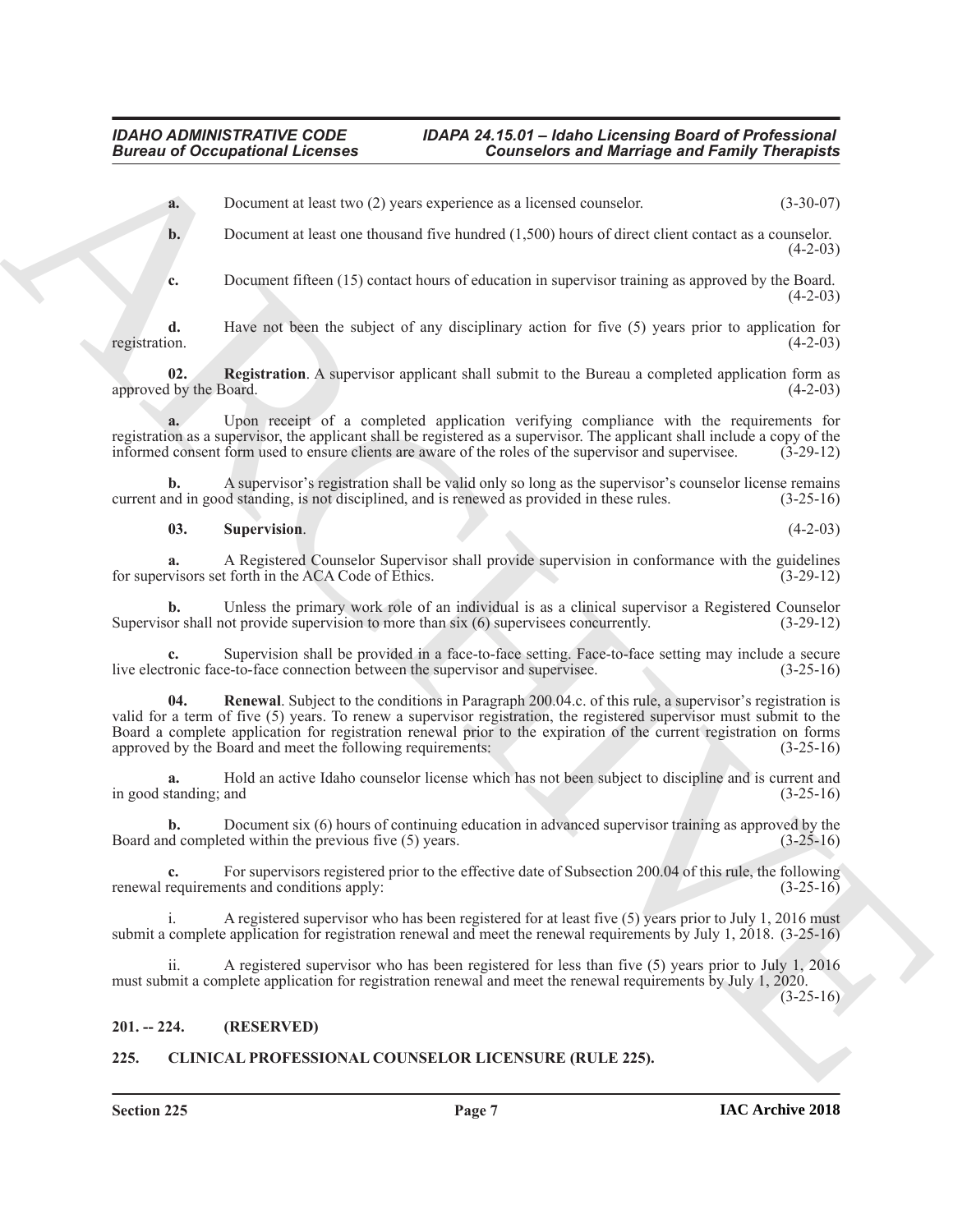Licensure as a "clinical professional counselor" shall be restricted to persons who have successfully passed the required examination and have met the following requirements:  $(3-29-12)$ required examination and have met the following requirements:

<span id="page-7-4"></span>**01. License**. Hold a valid licensed professional counselor license that is current and in good standing; and  $(3-25-16)$ 

<span id="page-7-3"></span>**02.** Experience. Document two thousand (2,000) hours of direct client contact experience under ion accumulated in no less than a two (2) year period after licensure in any state. (3-29-12) supervision accumulated in no less than a two  $(2)$  year period after licensure in any state.

**Example 20** Cocapability Licensins Considered Considered Metallity and Metallity and Finally Theoretical<br>
1. Licensin of the collection of the collection of the considered Metallity and the constraints of the constraints **a.** All applicants for Clinical Professional Counselor license must provide verification of meeting at least one thousand (1,000) hours of supervised experience under the supervision of a licensed Clinical Professional Counselor registered as a supervisor with the Board. The remainder of the supervision may be provided by licensed Psychiatrists, Licensed Psychologists, Licensed Clinical Social Workers registered as supervisors with the Board of Social Work Examiners, or Marriage and Family Therapists registered as supervisors with the Board. If the applicant's supervision was provided in another state, it must have been provided by a counseling professional licensed by that state, provided the requirements for license and supervision are substantially equivalent to the requirements of Title 54, Chapter 34, Idaho Code. (3-25-16) requirements of Title 54, Chapter 34, Idaho Code.

**b.** One (1) hour of clinical supervision for every thirty (30) hours of direct client contact is required. Individual supervision is defined as one (1) hour of face-to-face, one-on-one (1:1) or one-to-two (1:2) supervision to every thirty (30) hours of direct client contact. Supervision shall be provided in a face-to-face setting. Face-to-face setting may include a secure live electronic face-to-face connection between the supervisor and supervisee. (3-25-16)

**c.** No more than one-half (1/2) of group supervision shall be allowed. (3-30-07)

<span id="page-7-5"></span><span id="page-7-2"></span>**03. Examination**. Successful passage of the required written examination. (3-29-12)

**04. Recommendation of the Supervisor(s)**. The Board shall consider the recommendation of the supervisor(s) when determining the acceptability of the applicant's supervised experience. (3-29-12)

### <span id="page-7-0"></span>**226. -- 229. (RESERVED)**

<span id="page-7-6"></span><span id="page-7-1"></span>**230. QUALIFICATIONS FOR ASSOCIATE MARRIAGE AND FAMILY THERAPIST (RULE 230).**<br>The following requirements must be met for associate marriage and family therapist licensure: (4-9-09) The following requirements must be met for associate marriage and family therapist licensure:

<span id="page-7-7"></span>**01. Graduate Degree**. Possess a graduate degree as outlined in Subsection 238.01 of these rules or a master's degree or higher in marriage and family therapy or a related field from an accredited university or college, provided that the graduate program meets one of the following: (7-1-18)T

**a.** Accredited by the Commission on Accreditation for Marriage and Family Therapy Education  $(COAMFTE)$ ; or  $(7-1-18)T$ 

**b.** Accredited by the Council for Accreditation of Counseling and Related Educational Programs-<br>
e. Counle, and Family Counseling (CACREP-MCFC); or (7-1-18) Marriage, Couple, and Family Counseling (CACREP-MCFC); or

**c.** The program includes, at a minimum, twenty-seven (27) semester credits or thirty-six (36) quarter credits of the graduate level coursework set forth in Subsection 238.01.b of these rules. (7-1-18)T

<span id="page-7-8"></span>**02. Practicum**. Completion of a supervised practicum in no less than a twelve (12) month period as part of the graduate program. The practicum must consist of at least three hundred (300) hours of direct client contact, of which at least one hundred fifty (150) hours must be with couples, families and other systems, provided that the Board may grant a license to an applicant who completed a practicum with fewer than the required hours and completed one (1) supplemental practicum hour for every hour in which the practicum was deficient. Supplemental practicum hours must be completed as:  $(7-1-18)$ T

**a.** A Registered Intern under Section 245 of these rules; or (7-1-18)T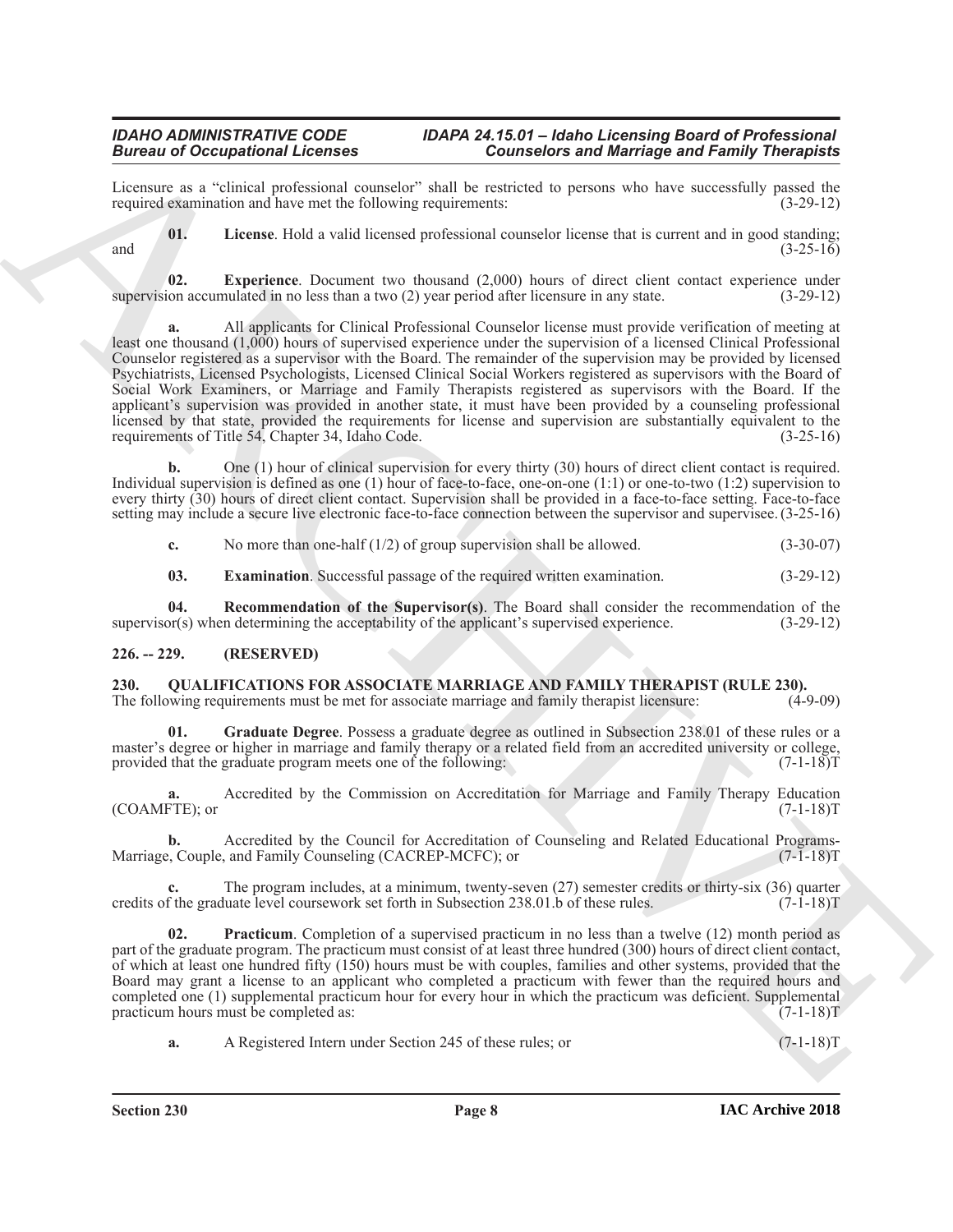**b.** Supervised practice in another jurisdiction that is sufficient to be considered substantially similar to emental practicum hour requirements of these rules: or the supplemental practicum hour requirements of these rules; or

<span id="page-8-7"></span>**c.** A combination of Paragraph 02.a and 02.b of this subsection.  $(7-1-18)$ T

**03. Examination**. Successful passage of the National Marital and Family Therapy Examination as approved by the Association of Marital and Family Therapy Regulatory Boards (AMFTRB) or another recognized competency examination in marriage and family therapy that is approved by the Board.  $(7\text{-}1\text{-}18)T$ 

### <span id="page-8-0"></span>**231. (RESERVED)**

### <span id="page-8-4"></span><span id="page-8-1"></span>**232. ASSOCIATE MARRIAGE AND FAMILY THERAPIST PRACTICE (RULE 232).**

A licensed associate marriage and family therapist shall only practice under supervision in compliance with the requirements and limitation of Subsection 238.04 of these rules. (7-1-18)T

### <span id="page-8-2"></span>**233. -- 237. (RESERVED)**

### <span id="page-8-5"></span><span id="page-8-3"></span>**238. MARRIAGE AND FAMILY THERAPISTS (RULE 238).**

The following requirements must be met for marriage and family therapist licensure: (3-13-02)

<span id="page-8-6"></span>**01. Graduate Degree**. Possess a master's degree or higher in marriage and family therapy or a related field from an accredited university or college provided that the program is either:

**a.** Accredited by the Commission on Accreditation for Marriage and Family Therapy Education  $(COAMFTE)$ ; or  $(7-1-18)T$ 

**b.** A program of at least sixty (60) semester hours or ninety (90) quarter hours in length and that includes at a minimum: (7-1-18)T

Bureau of Occupation of Lemma and the state of the connection and Marriago and Family Theoretical<br>
According to the state of the state of the state of the state of the state of the state of the state of the state of the s Marriage and family studies  $-$  Nine (9) semester credit hours or twelve (12) quarter credit hours: includes theoretical foundations, history, philosophy, etiology and contemporary conceptual directions of marriage and family therapy or marriage and family counseling; family systems theories and other relevant theories and their application in working with a wide variety of family structures, including families in transition, nontraditional families and blended families, and a diverse range of presenting issues; and preventive approaches, including premarital counseling, parent skill training and relationship enhancement, for working with couples, families, individuals, subsystems and other systems; (7-1-18)T

ii. Marriage and family therapy  $-$  Nine  $(9)$  semester credit hours or twelve  $(12)$  quarter credit hours: includes the practice of marriage and family therapy related to theory, and a comprehensive survey and substantive understanding of the major models of marriage and family therapy or marriage and family counseling; and interviewing and assessment skills for working with couples, families, individuals, subsystems and other systems, and skills in the appropriate implementation of systematic interventions across a variety of presenting clinical issues including, but not limited to, socioeconomic disadvantage, abuse and addiction; (7-1-18)T

iii. Biopsychosocial health and development across the lifespan – Nine (9) semester credit hours or twelve (12) quarter credit hours: includes individual development and transitions across the life span; family, marital and couple life cycle development and family relationships, family of origin and intergenerational influences, cultural influences, ethnicity, race, socioeconomic status, religious beliefs, gender, sexual orientation, social and equity issues and disability; human sexual development, function and dysfunction, impacts on individuals, couples and families, and strategies for intervention and resolution; and issues of violence, abuse and substance use in a relational context, and strategies for intervention and resolution; (7-1-18)T

iv. Psychological and mental health competency – Six (6) semester credit hours or eight (8) quarter credit hours: includes psychopathology, including etiology, assessment, evaluation and treatment of mental disorders, use of the current diagnostic and statistical manual of mental disorders, differential diagnosis and multiaxial diagnosis; standard mental health diagnostic assessment methods and instruments, including standardized tests; and psychotropic medications and the role of referral to and cooperation with other mental health practitioners in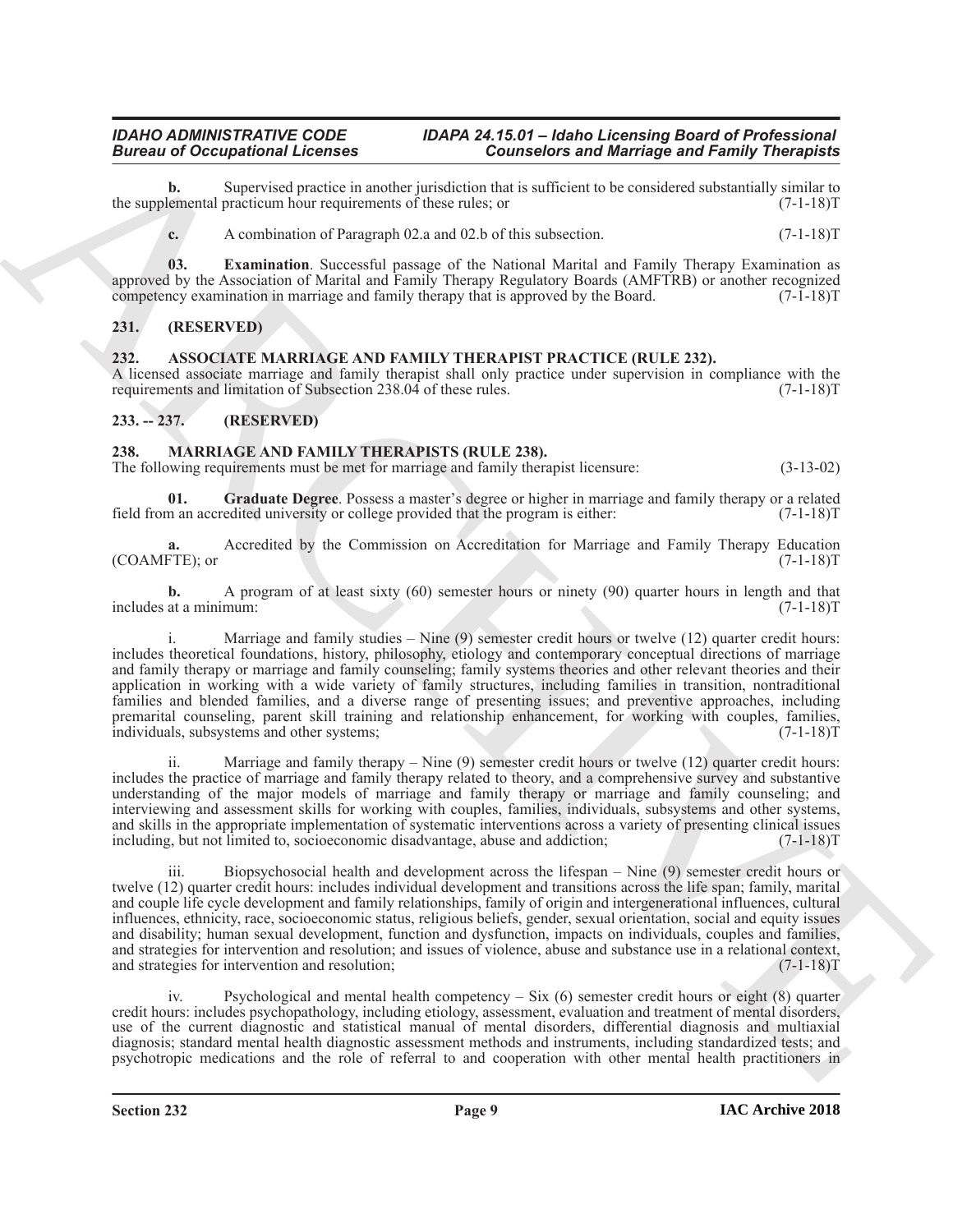treatment planning, and case management skills for working with individuals, couples, families, and other systems and relational groups: (7-1-18) and relational groups;

**Example the contribution of the contribution** of the environmental technique in the state of *F* and *Example 10* and *Example 10* and *Example 10* and *Example 10* and *Example 10* and *Example 10* and *Example 10* and v. Professional ethics and identity – Three  $(3)$  semester credit hours or four  $(4)$  quarter credit hours: includes professional identity, including professional socialization, professional organizations, training standards, credentialing bodies, licensure, certification, practice settings and collaboration with other disciplines; ethical and legal issues related to the practice of marriage and family therapy, legal responsibilities of marriage and family therapy and marriage and family counseling practice and research, business aspects, reimbursement, recordkeeping, family law, confidentiality issues and the relevant codes of ethics, including the code of ethics specified by the board; and the interface between therapist responsibility and the professional, social and political context of treatment;

 $(7-1-18)T$ 

vi. Research – Three (3) semester credit hours or four (4) quarter credit hours: includes research in marriage and family therapy or marriage and family counseling and its application to working with couples and families; and research methodology, quantitative and qualitative methods, statistics, data analysis, ethics and legal considerations of conducting research, and evaluation of research. (7-1-18) considerations of conducting research, and evaluation of research.

<span id="page-9-0"></span>**02. Foreign Educated Applicants**. Applicants with a graduate degree from a foreign country may be required to submit a certification from a credential evaluation service that is a member of the National Association of Credential Evaluation Services (NACES) or approved by the Board. The service must certify that the graduate degree is equivalent to a graduate degree from the United States. All costs for the certification are the responsibility of the applicant. All information submitted to the Board must be submitted with an English translation.  $(7$ applicant. All information submitted to the Board must be submitted with an English translation.

<span id="page-9-1"></span>**03. Practicum**. Completion of a supervised practicum, including any supplemental practicum hours, which meets the requirements of Subsection 230.02 of these rules. (7-1-18)T

<span id="page-9-2"></span>**04. Supervised Marriage and Family Therapy Experience**. Completion of at least three thousand  $(3,000)$  hours of graduate or post-graduate supervised experience in marriage and family therapy that meets the following requirements:  $(7-1-18)T$ following requirements:

**a.** A minimum of two thousand (2,000) post-master's direct client contact hours, over a period of not less than two (2) years, which must include a minimum of one thousand (1,000) direct client contact hours with couples, families, and other systems; and (7-1-18)T

**b.** A minimum of two hundred (200) hours of post-master's supervision. (7-1-18)

**c.** Other hours must support development as a marriage and family therapist, and may include: additional hours of supervision, additional practicum hours above the three hundred (300) hours required in Subsection 230.02 of these rules, writing clinical reports, writing case notes, case consultation, coordination of care, administering tests, and attending workshops, training sessions, and conferences. (7-1-18) administering tests, and attending workshops, training sessions, and conferences.

**d.** A minimum of one hundred (100) hours post-master's supervision must be obtained from a registered marriage and family therapist supervisor. The remaining one hundred (100) hours of supervision may also be obtained from a licensed clinical professional counselor registered as a supervisor with the Board, licensed psychologist, licensed clinical social worker registered as a supervisor with the Board of Social Work Examiners, or licensed psychiatrist who documents:

i. A minimum of five (5) years of experience providing marriage and family therapy; and (3-20-04)

ii. Fifteen (15) contact hours of education in supervisor training; and (3-20-04)

iii. Has not been the subject of any disciplinary action for five (5) years immediately prior to providing supervision.  $(3-20-04)$ 

**e.** No more than one hundred (100) hours of group supervision shall be allowed. Group supervision defined as up to six (6) supervisees and one (1) supervisor; and (3-29-12) shall be defined as up to six  $(6)$  supervisees and one  $(1)$  supervisor; and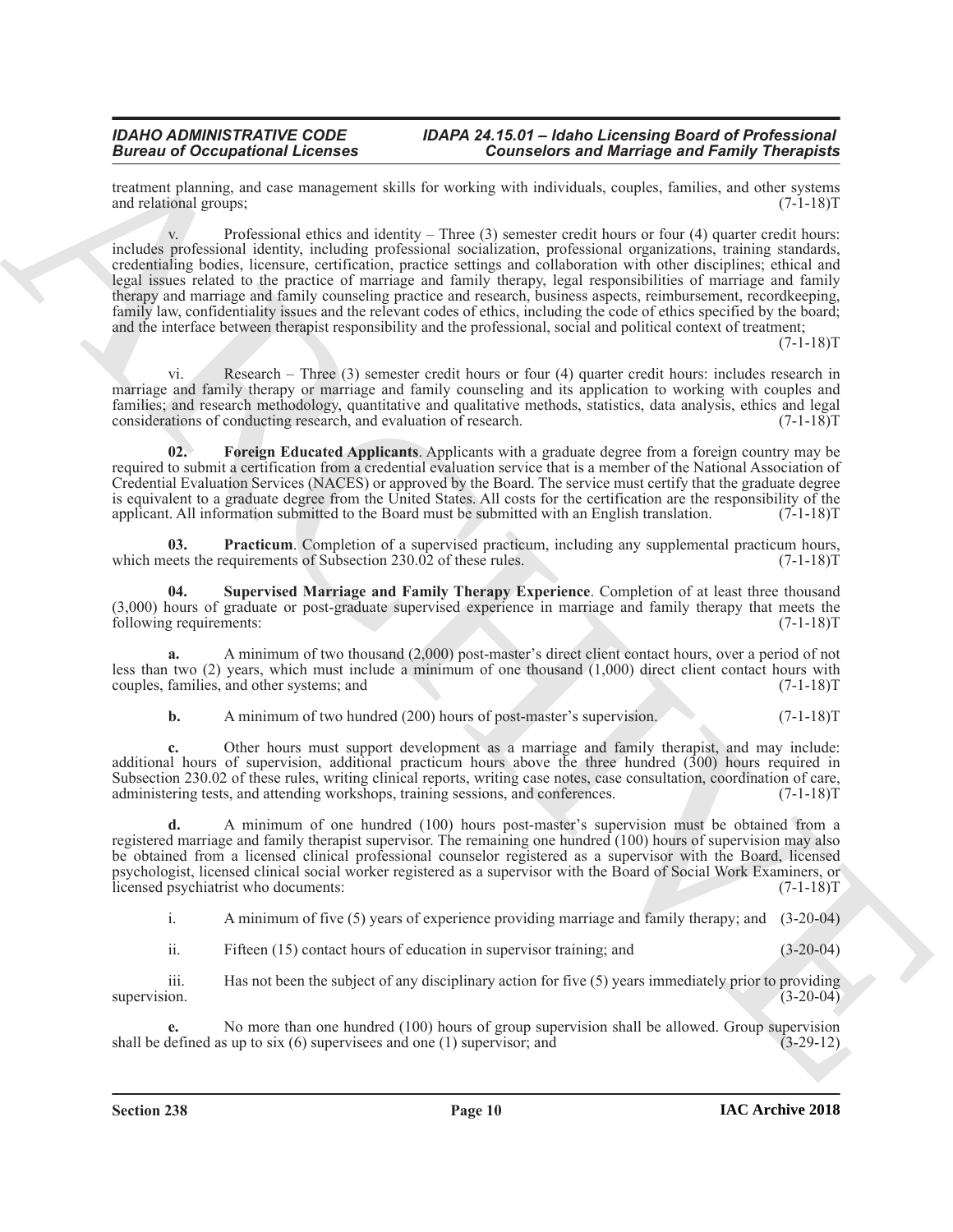**f.** Individual supervision is defined as up to two (2) supervisees per supervisor; and (3-13-02)

Supervision must employ observation of client contact such as the use of audio technologies or so r co-therapy, or live supervision; and (3-29-12) video technologies or co-therapy, or live supervision; and

**h.** In accordance with the adopted Codes of Ethics prohibiting dual relationships, a supervisor shall s an applicant's personal Professional Counselor/Therapist. (3-13-02) not act as an applicant's personal Professional Counselor/Therapist.

The Board shall consider the recommendation of the supervisor(s) when determining the acceptability of the applicant's supervised experience. (4-2-03)

Supervision obtained in another jurisdiction or from a supervisor in another jurisdiction must conform with the jurisdiction's requirements provided they are substantially equivalent to Idaho's requirements.

 $(7-1-18)T$ 

<span id="page-10-5"></span>**05. Examination**. (3-13-02)

**Example the system interest of the system star formulation** and *Resident Control of the system of the system interest and the system interest and the system of the system of the system of the system of the system of th* **a.** The Board requires successful passage of the National Marital and Family Therapy Examination as approved by the Association of Marital and Family Therapy Regulatory Boards (AMFTRB) or another recognized competency examination in marriage and family therapy that is approved by the Board. (7-1-18)T

**b.** The examination will be conducted at a time and place specified by the Board. (3-13-02)

**c.** Successful passage of the examination is defined by the Board as achievement of the passing score set by the AMFTRB or the examining entity for examination being administered. Reexamination shall consist of the entire examination. (7-1-18) entire examination.

### <span id="page-10-1"></span><span id="page-10-0"></span>**239. MARRIAGE AND FAMILY THERAPIST SUPERVISOR REQUIREMENTS (RULE 239).**

Licensed marriage and family therapists in Idaho shall be registered with the board to provide supervision for those individuals pursuing licensure in the state of Idaho as a marriage and family therapist. (7-1-18)T

### <span id="page-10-3"></span>**01. Requirements for Registration**. (3-20-04)

**a.** Possess two (2) years experience as a licensed marriage and family therapist and document at least sand (2,000) hours of direct client contact with couples, families, and other systems. (7-1-18) two thousand (2,000) hours of direct client contact with couples, families, and other systems.

**b.** Document fifteen (15) contact hours of education in supervisor training as approved by the Board.  $(3-20-04)$ 

<span id="page-10-2"></span>**c.** Have not been subject to discipline for five (5) years prior to registration. (3-20-04)

**02. Registration**. A marriage and family therapist shall fully complete the application form as established by the board and submit the designated fee as adopted by board rule. (3-20-04)

**a.** Upon receipt of a completed application verifying compliance with the requirements for registration as a supervisor, the applicant shall be registered as a supervisor. The applicant shall include a copy of the informed consent form used to ensure clients are aware of the roles of the supervisor and supervisee. (3-25-16)

**b.** A supervisor's registration shall be valid only so long as the supervisor's marriage and family therapist license remains current and in good standing, is not disciplined, and is renewed as provided in these rules.

(3-25-16)

### <span id="page-10-4"></span>**03. Supervision**. (3-20-04)

**a.** A registered marriage and family therapist supervisor shall provide supervision in conformance with the guidelines for supervisors adopted by the American Association for Marriage and Family Therapists and the guidelines set forth in the AAMFT Code of Ethics. (3-25-16)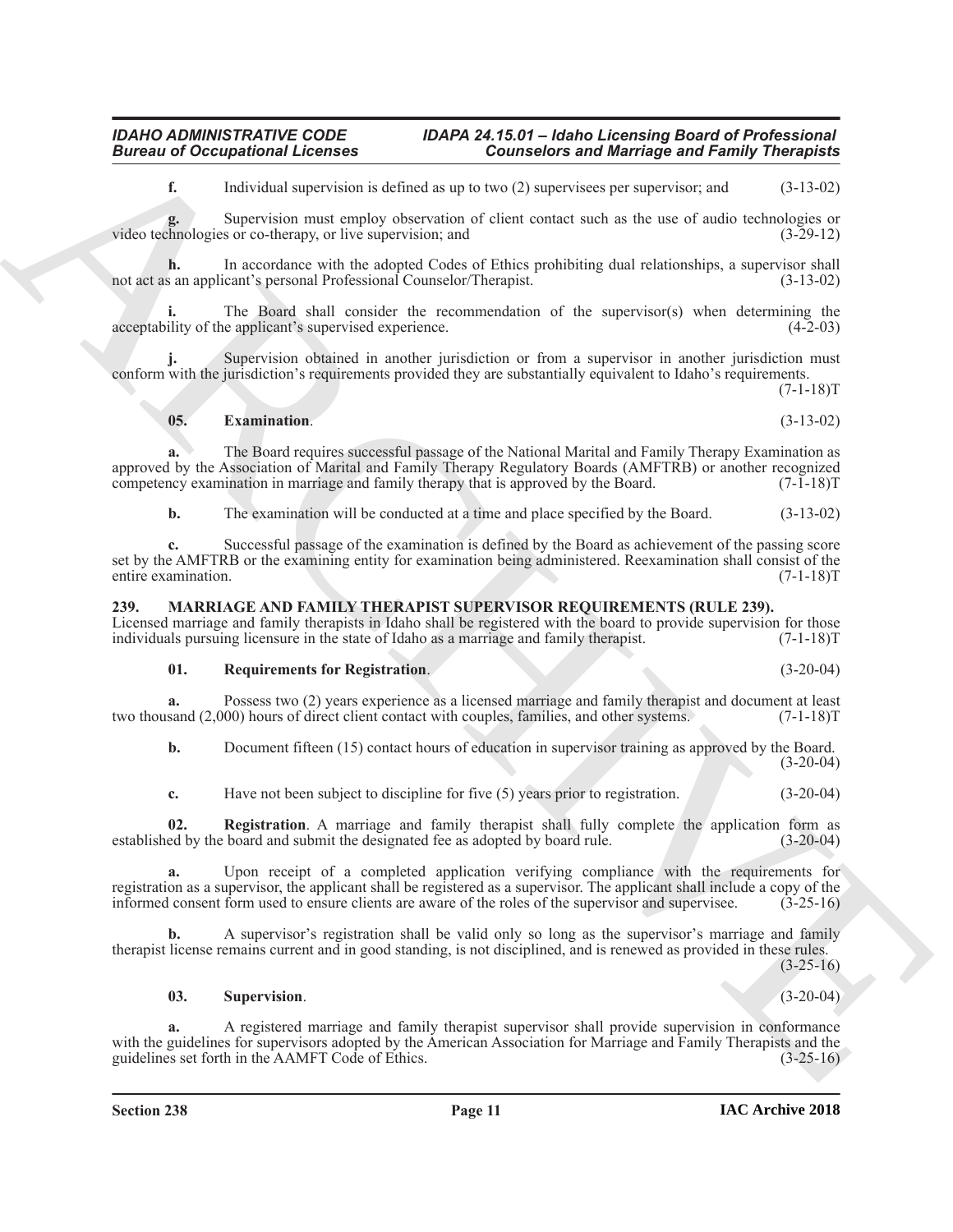**b.** Unless the primary work role of an individual is as a clinical supervisor a registered marriage and family therapist shall not supervise more than six (6) supervisees, either in one-to-one or group supervision, at any time regardless of the modality (individual, dyad, or group) of supervision. (3-29-12)

<span id="page-11-5"></span>Supervision shall be provided in a face-to-face setting. Face-to-face setting may include a secure inection between the supervisor and supervisee.  $(3-25-16)$ live electronic connection between the supervisor and supervisee.

**Example the contribution of the contribution**  $\frac{1}{2}$  Contribute to the contribution of the contribution of the contribution of the contribution of the contribution of the contribution of the contribution of the contri **04. Renewal**. Subject to the conditions in Paragraph 239.04.c. of this rule, a supervisor's registration is valid for a term of five (5) years. To renew a supervisor registration, the registered supervisor must submit to the Board a complete application for registration renewal prior to the expiration of the current registration on forms approved by the Board and meet the following requirements: (3-25-16)

**a.** Hold an active Idaho marriage and family therapist license which has not been subject to discipline and is current and in good standing; and  $(3-25-16)$ 

**b.** Document six (6) hours of continuing education in advanced supervisor training as approved by the d completed within the previous five (5) years.  $(3-25-16)$ Board and completed within the previous five  $(5)$  years.

For supervisors registered prior to the effective date of Subsection 239.04 of this rule, the following renewal requirements and conditions apply: (3-25-16)

i. A registered supervisor who has been registered for at least five (5) years prior to July 1, 2016 must submit a complete application for registration renewal and meet the renewal requirements by July 1, 2018. (3-25-16)

ii. A registered supervisor who has been registered for less than five (5) years prior to July 1, 2016 must submit a complete application for registration renewal and meet the renewal requirements by July 1, 2020.  $(3-25-16)$ 

### <span id="page-11-1"></span><span id="page-11-0"></span>**240. EXAMINATION FOR LICENSURE (RULE 240).**

Licensure as a counselor, clinical counselor, associate marriage and family therapist, or marriage and family therapist shall be restricted to persons who have successfully completed the required written examination. (4-9-09)

### <span id="page-11-2"></span>**01. Examination**. (3-30-06)

**a.** All counselor applicants are required to successfully pass the National Counselor Examination prepared by the National Board of Certified Counselors (NBCC). (3-30-06)

**b.** All clinical counselor applicants are required to successfully pass the National Clinical Mental Health Counselor Examination (NCMHCE) prepared by the National Board of Certified Counselors (NBCC).  $(3-30-06)$ 

**c.** All associate marriage and family therapist applicants are required to successfully pass the National Marital and Family Therapy Examination as approved by the Association of Marital and Family Therapy Regulatory Boards (AMFTRB). (4-9-09)

**d.** All marriage and family therapist applicants are required to successfully pass the National Marital and Family Therapy Examination as approved by the Association of Marital and Family Therapy Regulatory Boards (AMFTRB). (4-9-09)

<span id="page-11-4"></span>**02. Time and Place**. The examination will be conducted at a time and place specified by the Board or the examining entity. (3-30-06) (3-30-06)

<span id="page-11-3"></span>**03. Successful Passage**. Successful passage of the examination is defined as achievement of the passing score set by the preparer of the examination. Reexamination shall consist of the entire examination.

 $(3-30-06)$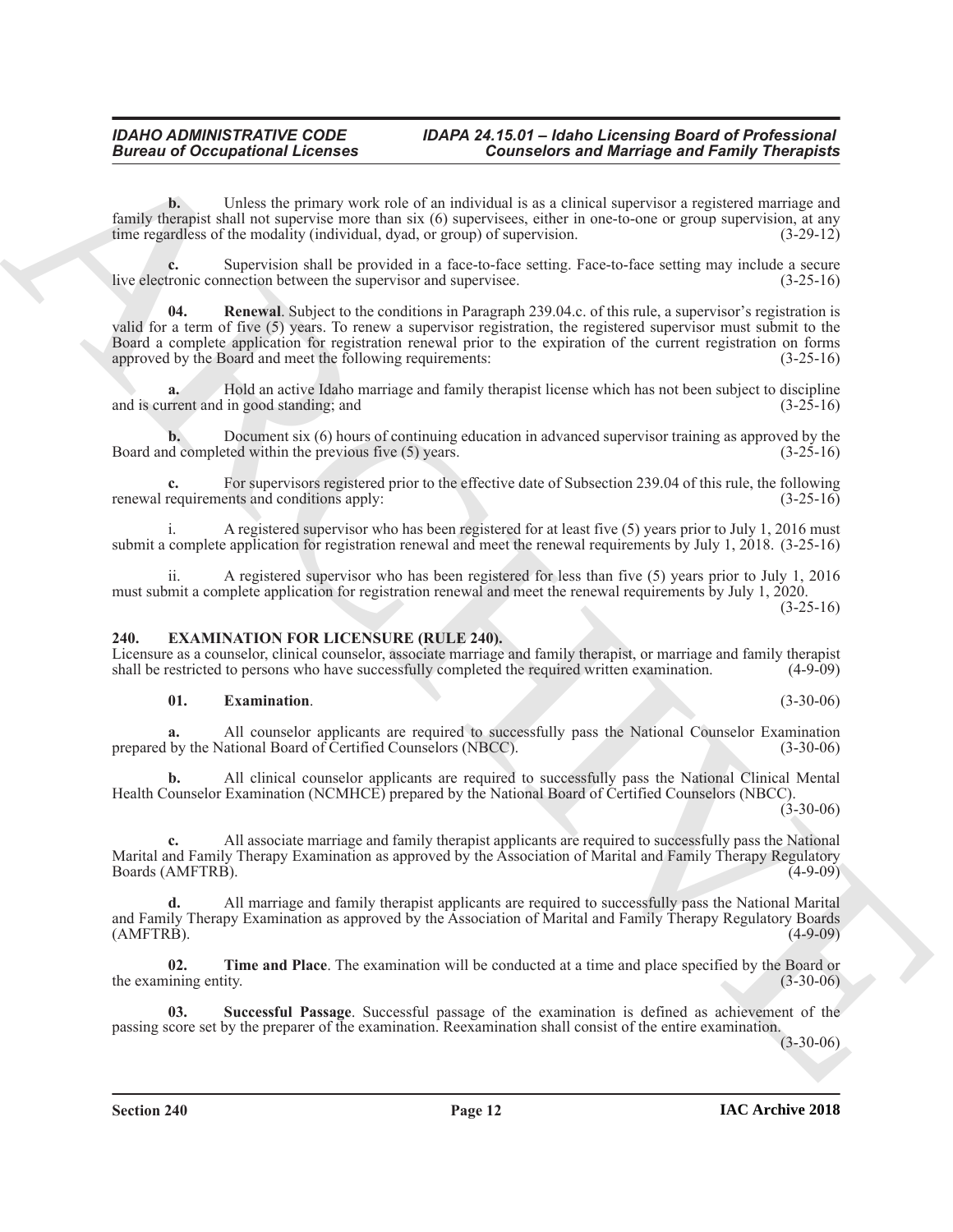### <span id="page-12-0"></span>**241. -- 244. (RESERVED)**

### <span id="page-12-12"></span><span id="page-12-9"></span><span id="page-12-1"></span>**245. REGISTERED INTERNS (RULE 245).**

### <span id="page-12-13"></span><span id="page-12-11"></span><span id="page-12-10"></span><span id="page-12-2"></span>**246. -- 249. (RESERVED)**

### <span id="page-12-6"></span><span id="page-12-4"></span><span id="page-12-3"></span>**250. FEES (RULE 250).**

| <b>Bureau of Occupational Licenses</b>                                                                                                                                                                                                                                                                                                                                                                                                                                                                    |                                                                                | <b>Counselors and Marriage and Family Therapists</b>                                                                                                                                                                                                                                                                                         |             |  |
|-----------------------------------------------------------------------------------------------------------------------------------------------------------------------------------------------------------------------------------------------------------------------------------------------------------------------------------------------------------------------------------------------------------------------------------------------------------------------------------------------------------|--------------------------------------------------------------------------------|----------------------------------------------------------------------------------------------------------------------------------------------------------------------------------------------------------------------------------------------------------------------------------------------------------------------------------------------|-------------|--|
| $241. - 244.$                                                                                                                                                                                                                                                                                                                                                                                                                                                                                             | (RESERVED)                                                                     |                                                                                                                                                                                                                                                                                                                                              |             |  |
| 245.<br><b>REGISTERED INTERNS (RULE 245).</b><br>The Board may issue a registration to allow an intern to engage in the practice of counseling or marriage and family<br>therapy while completing either the supervised experience or supplemental practicum hours required for licensure. A<br>registered intern may only practice under the direct supervision of a person registered as a supervisor with the Board<br>or otherwise approved to provide supervision under this chapter.<br>$(7-1-18)T$ |                                                                                |                                                                                                                                                                                                                                                                                                                                              |             |  |
| 01.                                                                                                                                                                                                                                                                                                                                                                                                                                                                                                       |                                                                                | Requirements for Registration. An applicant must submit a completed application on a form<br>approved by the Board together with the required fee and meet the following requirements:                                                                                                                                                       | $(7-1-18)T$ |  |
| a.                                                                                                                                                                                                                                                                                                                                                                                                                                                                                                        | from an accredited university or college.                                      | Possess a graduate degree in counseling, marriage and family therapy, or a closely related field                                                                                                                                                                                                                                             | $(4-2-03)$  |  |
| b.<br>rules.                                                                                                                                                                                                                                                                                                                                                                                                                                                                                              |                                                                                | Designate a supervisor who is registered with the board as a supervisor as set forth in these rules or<br>who is otherwise approved to provide marriage and family therapy supervision as set forth in Section 238 of these                                                                                                                  | $(7-1-18)T$ |  |
| 02.                                                                                                                                                                                                                                                                                                                                                                                                                                                                                                       |                                                                                | Supervision. The designated supervisor is responsible to provide supervision and ensure that a<br>Registered Intern is competent to practice such counseling or marriage and family therapy as may be provided.                                                                                                                              | $(7-1-18)T$ |  |
| 03.                                                                                                                                                                                                                                                                                                                                                                                                                                                                                                       |                                                                                | Designation of Intern Status. Only a Registered Intern may use the title Registered Counselor<br>Intern or Registered Marriage and Family Therapist Intern. Registered interns must explicitly state that they are<br>interns in their documentation and advertising, such as business cards, informed consent forms, and other disclosures. | $(7-1-18)T$ |  |
| 04.                                                                                                                                                                                                                                                                                                                                                                                                                                                                                                       | original date of registration, unless good cause is demonstrated to the board. | <b>Expiration.</b> An individual shall not practice as an intern for more than four (4) years from the                                                                                                                                                                                                                                       | $(7-1-18)T$ |  |
| $246. - 249.$                                                                                                                                                                                                                                                                                                                                                                                                                                                                                             | (RESERVED)                                                                     |                                                                                                                                                                                                                                                                                                                                              |             |  |
| 250.<br>FEES (RULE 250).                                                                                                                                                                                                                                                                                                                                                                                                                                                                                  |                                                                                |                                                                                                                                                                                                                                                                                                                                              |             |  |
| 01.                                                                                                                                                                                                                                                                                                                                                                                                                                                                                                       | <b>Application Fee. Application fee:</b>                                       |                                                                                                                                                                                                                                                                                                                                              | $(7-1-97)$  |  |
| a.                                                                                                                                                                                                                                                                                                                                                                                                                                                                                                        | Professional Counselor -- seventy-five dollars (\$75).                         |                                                                                                                                                                                                                                                                                                                                              | $(3-13-02)$ |  |
| $\mathbf{b}$ .                                                                                                                                                                                                                                                                                                                                                                                                                                                                                            | Clinical Professional Counselor -- seventy-five dollars (\$75).                |                                                                                                                                                                                                                                                                                                                                              | $(3-13-02)$ |  |
| c.                                                                                                                                                                                                                                                                                                                                                                                                                                                                                                        | Marriage and Family Therapist -- seventy-five dollars (\$75).                  |                                                                                                                                                                                                                                                                                                                                              | $(3-13-02)$ |  |
| d.                                                                                                                                                                                                                                                                                                                                                                                                                                                                                                        |                                                                                | Associate Marriage and Family Therapist -- seventy-five dollars (\$75).                                                                                                                                                                                                                                                                      | $(4-9-09)$  |  |
| e.                                                                                                                                                                                                                                                                                                                                                                                                                                                                                                        | Intern Registration -- twenty-five dollars (\$25).                             |                                                                                                                                                                                                                                                                                                                                              | $(4-2-03)$  |  |
| 02.                                                                                                                                                                                                                                                                                                                                                                                                                                                                                                       | examination plus an administration fee of twenty-five dollars (\$25).          | Marriage and Family Therapist Examination or Reexamination Fee. The Marriage and Family<br>Therapist license examination or reexamination fee shall be the fee as set by the provider of the approved                                                                                                                                        | $(3-29-10)$ |  |
| 03.                                                                                                                                                                                                                                                                                                                                                                                                                                                                                                       |                                                                                | Original License Fee. Original license fee for Professional Counselor, Clinical Professional<br>Counselor, Associate Marriage and Family Therapist, or Marriage and Family Therapist -- seventy-five dollars (\$75).                                                                                                                         | $(4-9-09)$  |  |
| 04.                                                                                                                                                                                                                                                                                                                                                                                                                                                                                                       |                                                                                | Annual Renewal Fee. Annual license renewal fee for Professional Counselor, Clinical<br>Professional Counselor, Associate Marriage and Family Therapist, or Marriage and Family Therapist -- one hundred                                                                                                                                      |             |  |

- **d.** Associate Marriage and Family Therapist -- seventy-five dollars (\$75). (4-9-09)
- <span id="page-12-8"></span><span id="page-12-7"></span><span id="page-12-5"></span>**e.** Intern Registration -- twenty-five dollars (\$25). (4-2-03)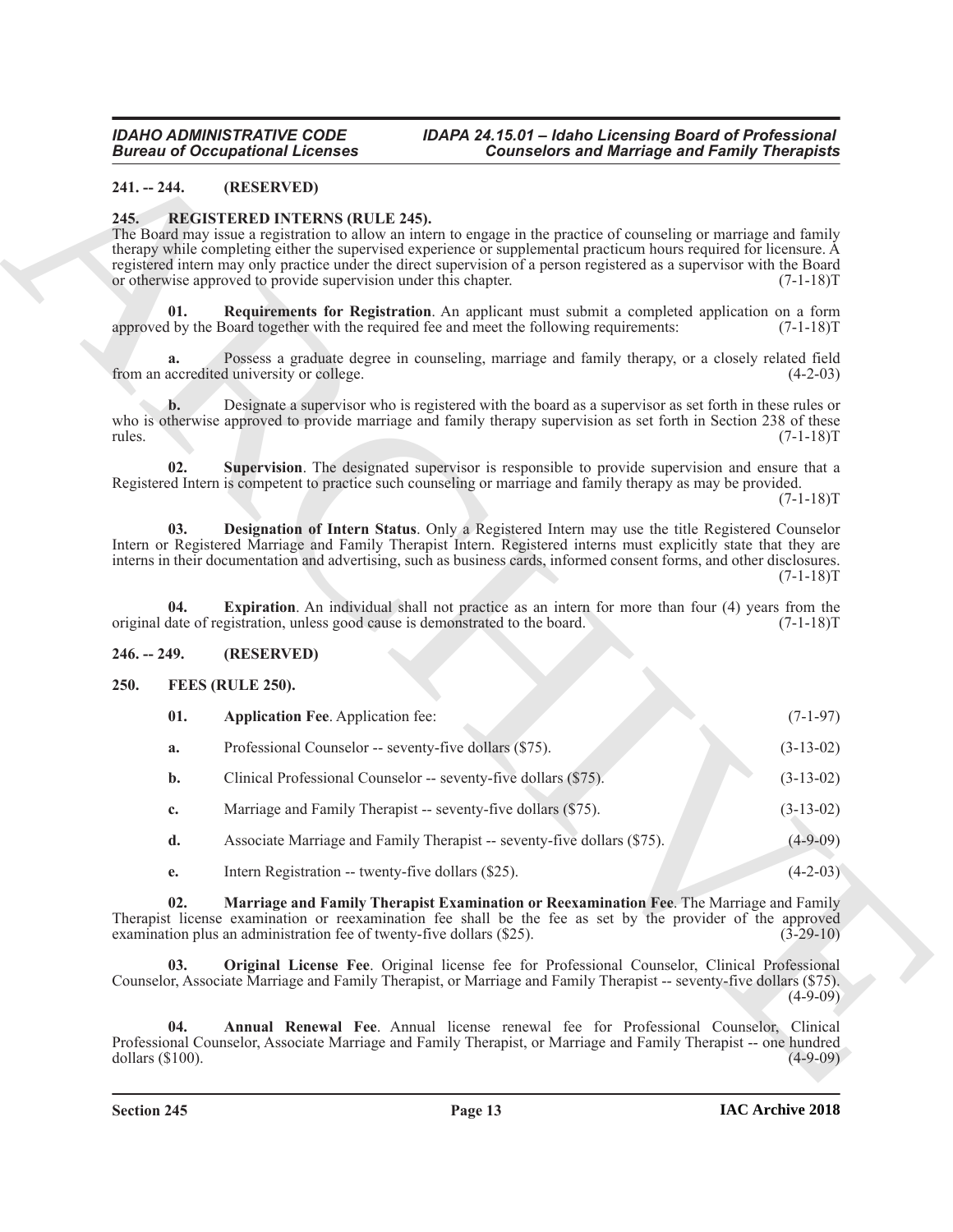<span id="page-13-13"></span>**05. Annual Renewal Fee for Inactive License**. Annual license renewal fee for inactive Professional Counselor, Clinical Professional Counselor, Associate Marriage and Family Therapist, or Marriage and Family Therapist  $-$  fifty dollars  $(\$50)$ .

**06. Annual Renewal Fee for Senior Status**. Annual license renewal fee for senior Professional Counselor, Clinical Professional Counselor, Associate Marriage and Family Therapist, or Marriage and Family Therapist -- sixty dollars  $(\$60)$ . (4-9-09)

<span id="page-13-15"></span><span id="page-13-14"></span><span id="page-13-7"></span>**07. Fees are Non-Refundable**. All fees are non-refundable. (7-1-93)

### <span id="page-13-0"></span>**251. -- 299. (RESERVED)**

### <span id="page-13-1"></span>**300. ENDORSEMENT (RULE 300).**

<span id="page-13-10"></span>The Board may grant a license to any person who submits a completed application on a form approved by the Board together with the required fees and who: (3-13-02) together with the required fees and who:

**Giving to Compatibinal Liberation**<br> **Contributed** Every Liberation Compatibition and Bernstein Compatibility (Figure 2) (Compatibility (Figure 2)<br>
Compatibility (Figure 2) (Figure 2) (Figure 2) (Figure 2) (Figure 2) (Fig **01**. **Holds a Current License**. The applicant must be the holder of a current active license, in the profession and at the level for which a license is being sought, issued by the authorized regulatory entity in another state or foreign country. The state or foreign country must have substantially similar requirements for licensing as is provided for new applicants in Idaho. The certification of licensure must be received by the Board from the issuing agency; and (3-29-12)  $a$ gency; and  $(3-29-12)$ 

<span id="page-13-9"></span>**02. Has Not Been Disciplined**. The applicant must have not been disciplined within the last five (5) years, had a license revoked, suspended, restricted, or otherwise sanctioned by any regulatory entity and has never voluntarily surrendered a license; and  $(3-29-10)$ voluntarily surrendered a license; and

<span id="page-13-11"></span>**Is of Good Moral Character**. The applicant must be of good moral character and have not been guilty, or received a withheld judgment or suspended sentence for any felony; and (3-29-10) convicted, found guilty, or received a withheld judgment or suspended sentence for any felony; and

<span id="page-13-8"></span>**Has Documented Experience**. The applicant must provide a documented record of at least five (5) years actual practice under licensure in the seven (7) years immediately prior to application in the profession for which a license is being sought, or can demonstrate hardship or extenuating circumstances that prohibited practice during a portion of the seven (7) year period as determined by the Board; and (3-29-12) during a portion of the seven  $(7)$  year period as determined by the Board; and

<span id="page-13-12"></span>**05. Will Abide by Laws, Rules and Code of Ethics**. The applicant must certify under oath to abide by the laws and rules governing the practice of counseling and marriage and family therapy in Idaho and the applicable code of ethics as adopted. (3-29-12)

### <span id="page-13-2"></span>**301. -- 349. (RESERVED)**

### <span id="page-13-6"></span><span id="page-13-3"></span>**350. CODE OF ETHICS (RULE 350).**

The Board adopts the American Counseling Association (ACA) Code of Ethics and the American Association for Marriage and Family Therapy (AAMFT) Code of Ethics as referenced in Section 004. All licensees shall be required to adhere to the appropriate Code of Ethics pertaining to their licensure. (3-29-12)

### <span id="page-13-4"></span>**351. -- 359. (RESERVED)**

### <span id="page-13-16"></span><span id="page-13-5"></span>**360. INACTIVE STATUS (RULE 360).**

**01. Request for Inactive Status**. Each person requesting an inactive status during the renewal of their active license must submit a written request and pay the established fee. (3-26-08)

### <span id="page-13-18"></span><span id="page-13-17"></span>**02. Inactive License Status**. (3-26-08)

**a.** All continuing education requirements will be waived for any year or portion thereof that a licensee maintains an inactive license and is not actively practicing or supervising in Idaho.  $(3-26-08)$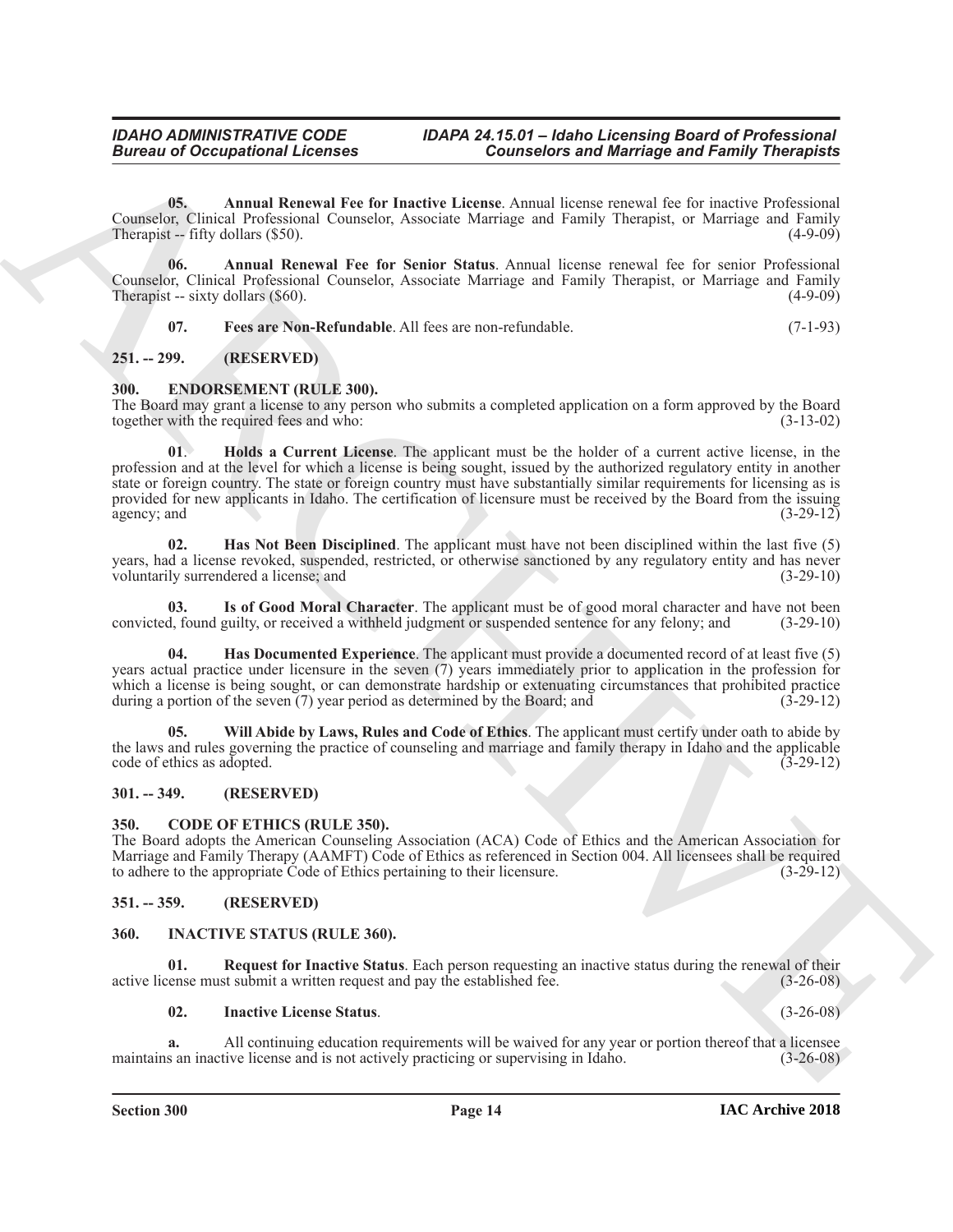**b.** Inactive license renewal notices and licenses will be marked "Inactive." (3-26-08)

**c.** When the licensee desires active status, the licensee must show acceptable fulfillment of continuing education requirements for the previous twelve (12) months and submit a fee equivalent to the difference between the inactive and active renewal fee. (3-29-12)

**d.** Licensees shall not practice in Idaho as a Professional Counselor, Clinical Professional Counselor, Associate Marriage and Family Therapist, or a Marriage and Family Therapist while on inactive status. (3-29-12)

### <span id="page-14-0"></span>**361. -- 374. (RESERVED)**

### <span id="page-14-11"></span><span id="page-14-1"></span>**375. SENIOR STATUS (RULE 375).**

<span id="page-14-13"></span>**01. Request for Senior Status**. Each person having attained the age of sixty-five (65) and requesting a senior status during the renewal of their active license must submit a written request and pay the established fee. (3-26-08)

<span id="page-14-12"></span>**02. Continuing Education**. Continuing education must be completed annually per Section 425 of this (3-26-08) rule. (3-26-08)

<span id="page-14-2"></span>**376. -- 399. (RESERVED)**

### <span id="page-14-10"></span><span id="page-14-3"></span>**400. RENEWAL OF LICENSE (RULE 400).**

Each person licensed under this act must renew said license each year or the license will be cancelled. Cancelled licenses may be reinstated in accordance with the requirements of Section 67-2614. Idaho Code. (3-20-04) licenses may be reinstated in accordance with the requirements of Section 67-2614, Idaho Code.

### <span id="page-14-4"></span>**401. -- 424. (RESERVED)**

### <span id="page-14-6"></span><span id="page-14-5"></span>**425. CONTINUING EDUCATION (RULE 425).**

<span id="page-14-8"></span>Every person holding an Idaho license as a Professional Counselor, Clinical Professional Counselor, Associate Marriage and Family Therapist, or a Marriage and Family Therapist must complete in each twelve-month period preceding the renewal of a license, twenty  $(20)$  contact hours of continuing education. A contact hour is one  $(1)$  hour of actual participation in a continuing education activity, exclusive of breaks. (3-29-10)

**Europe of Occupations I. February 2008**<br> **Convention stars and Marriage and Frame Convention and Republic Convention (2008)**<br>
ARCHIVENGENT CONVENTION (2008)<br> **Convention convention** of the procedure and solved the stars **01. Contact Hours**. The contact hours of continuing education must be obtained in areas of study germane to the practice for which the license is issued as approved by the Board. No less than three (3) contact hours for each renewal period must be in ethics, which must be specific to legal issues, law, or ethics. Ethics contact hours must be obtained in a face-to-face setting where you can interact with the instructor and participants. Therapeutic workshops, retreats and other self-help activities are not considered continuing education training unless specific parts of the experience are applicable to counseling or therapy practice. (4-4-13)

**02. Documentation of Attendance**. It shall be necessary for the licensee to maintain documentation verifying attendance by securing authorized signatures or other documentation from the course instructors, providers, or sponsoring institution substantiating any hours attended by the licensee. This documentation must be provided to the Board upon request by the Board or its agent. (3-29-10) the Board upon request by the Board or its agent.

### <span id="page-14-9"></span><span id="page-14-7"></span>**03. Approved Contact Hours, Limitations, and Required Documents**. (3-29-10)

**a.** College or University Courses for Credit or Audit. There is no limit to the contact hours that a licensee may obtain in this category during each reporting period. However, all courses are subject to Board approval. For college or university courses, one (1) semester credit equals fifteen (15) contact hours; one (1) quarter credit equals ten (10) contact hours. The licensee must provide the Board with a copy of the licensee's transcript substantiating any hours attended by the licensee. (3-29-10)

**b.** Seminars, Workshops, Conferences. There is no limit to the contact hours that a licensee may obtain in this category during each reporting period. Teleconferences must feature an interactive format in order to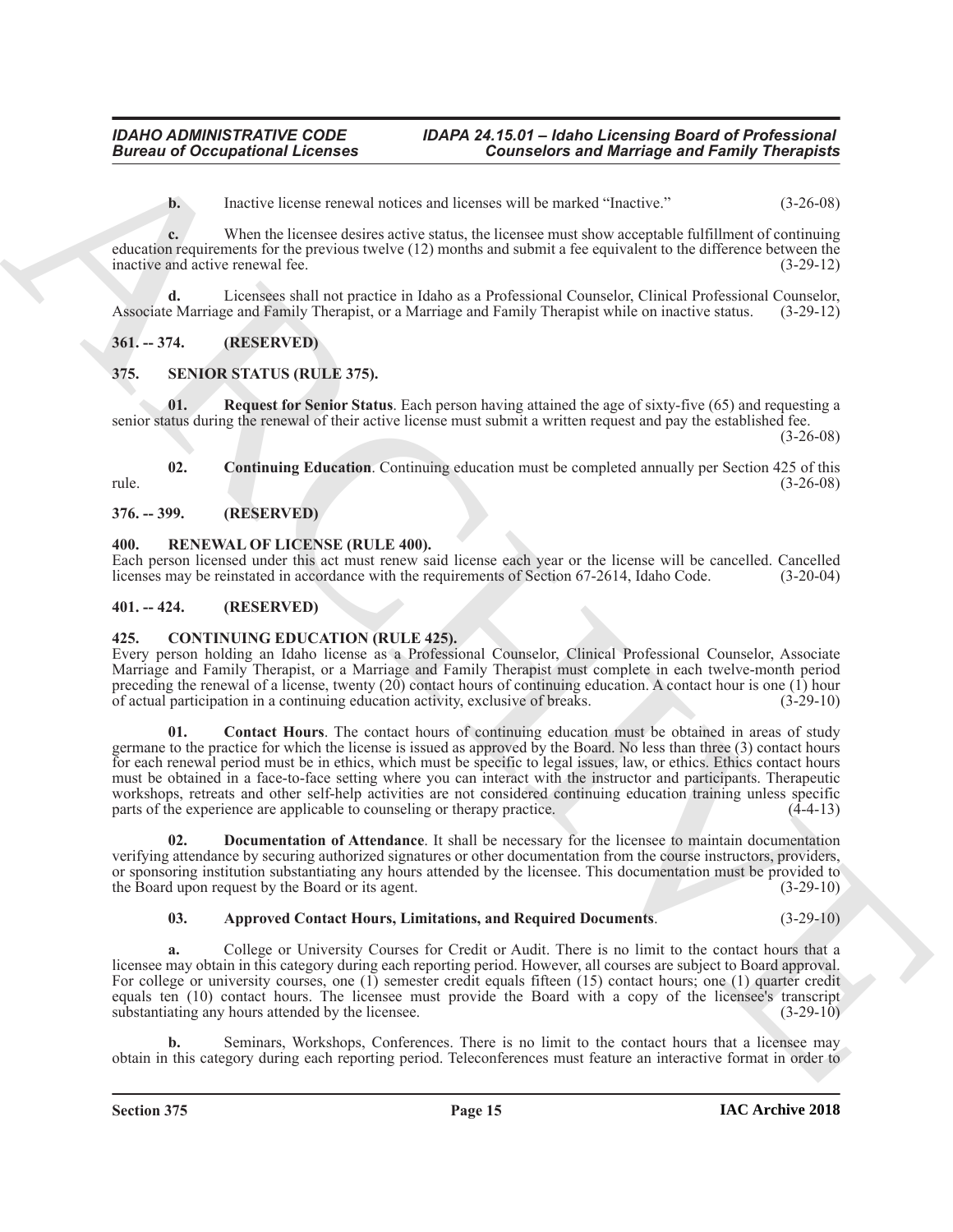qualify for contact hour credit. Interactive conferences are those that provide the opportunity for participants to communicate directly with the instructor. The licensee must provide the Board with a copy of the certificate, or letter signed by course instructors, providers, or sponsoring institution substantiating any hours attended by the licensee. (3-29-10)

**c.** Publications. A maximum of four (4) contact hours may be counted in this category during each reporting period. Publication activities are limited to articles in journals, a chapter in an edited book, or a published book or professional publication. The licensee must provide the Board with a copy of the cover page or the article or book in which the licensee has been published. For a chapter in an edited book the licensee must submit a copy of the table of contents. (3-29-10)

Branch of Occupation Hermann control in the signal method with the signal method with the signal method with the signal method with the signal method with the signal method with the signal method with the signal method wi **d.** Presentations. A maximum of four (4) contact hours may be counted in this category during each reporting period. Class, conference, or workshop presentations may be used for contact hour credit if the topic is germane to the field. A specific presentation given repeatedly can only be counted once. A particular presentation will qualify for contact hour credit one (1) time in a five (5) year period. Only actual presentation time may be counted; preparation time does not qualify for contact hour credit. The licensee must provide the Board with a copy of the conference program or a letter from the sponsor, host organization, or professional colleague. (3-2 of the conference program or a letter from the sponsor, host organization, or professional colleague.

**e.** Clinical Supervision and Case Consultation. A maximum of five (5) contact hours of received supervision/consultation may be counted in this category during each reporting period. In order to qualify for contact hour credit, supervision/consultation must be received on a regular basis with a set agenda. No credit will be given for the licensee's supervision of others. The licensee must provide the Board with a letter from the supervisor or consultant listing periods of supervision or consultation. (4-4-13) consultant listing periods of supervision or consultation.

**f.** Dissertation. A maximum of five (5) contact hours may be counted in this category during each reporting period. The licensee must provide the Board with a copy of the licensee's transcript and the title of the dissertation. (3-29-10)

**g.** Leadership. A maximum of four (4) contact hours may be counted in this category during each reporting period. The licensee must provide the Board with a letter from a professional colleague listing the position of leadership, periods of leadership, and the name of the organization under which the leadership took place. The following leadership positions qualify for continuing education credits: (3-29-10) following leadership positions qualify for continuing education credits:

i. Executive officer of a state or national counseling or therapy organization; (3-29-12)

ii. Editor or editorial board service of a professional counseling or therapy journal; (3-29-12)

iii. Member of a national ethics disciplinary review committee rendering licenses, certification, or professional membership; (3-29-10)

iv. Active member of a counseling or therapy working committee producing a substantial written product; (3-29-10)

v. Chair of a major counseling or therapy conference or convention; or (3-29-10)

vi. Other leadership positions with justifiable professional learning experiences. (3-29-10)

**h.** Home Study and On-line Education. A maximum of ten (10) contact hours may be counted through self-study during each reporting period. In order for a home study or on-line course to qualify for contact hours, the course must be provided by a Board-approved continuing education provider or a course pre-approved by the Board. (3-29-12)

**i.** Copy of Certification Required. A licensee applying for home study or on-line credit must provide the Board a copy of the certification that is verified by the authorized signatures from the course instructors, providers, or sponsoring institution and substantiates any hours completed by the licensee. A licensee seeking contact credit for reading a publication must submit results from a test on the information contained within the publication and administered by an independent third-party. (3-29-10) (3-29-10)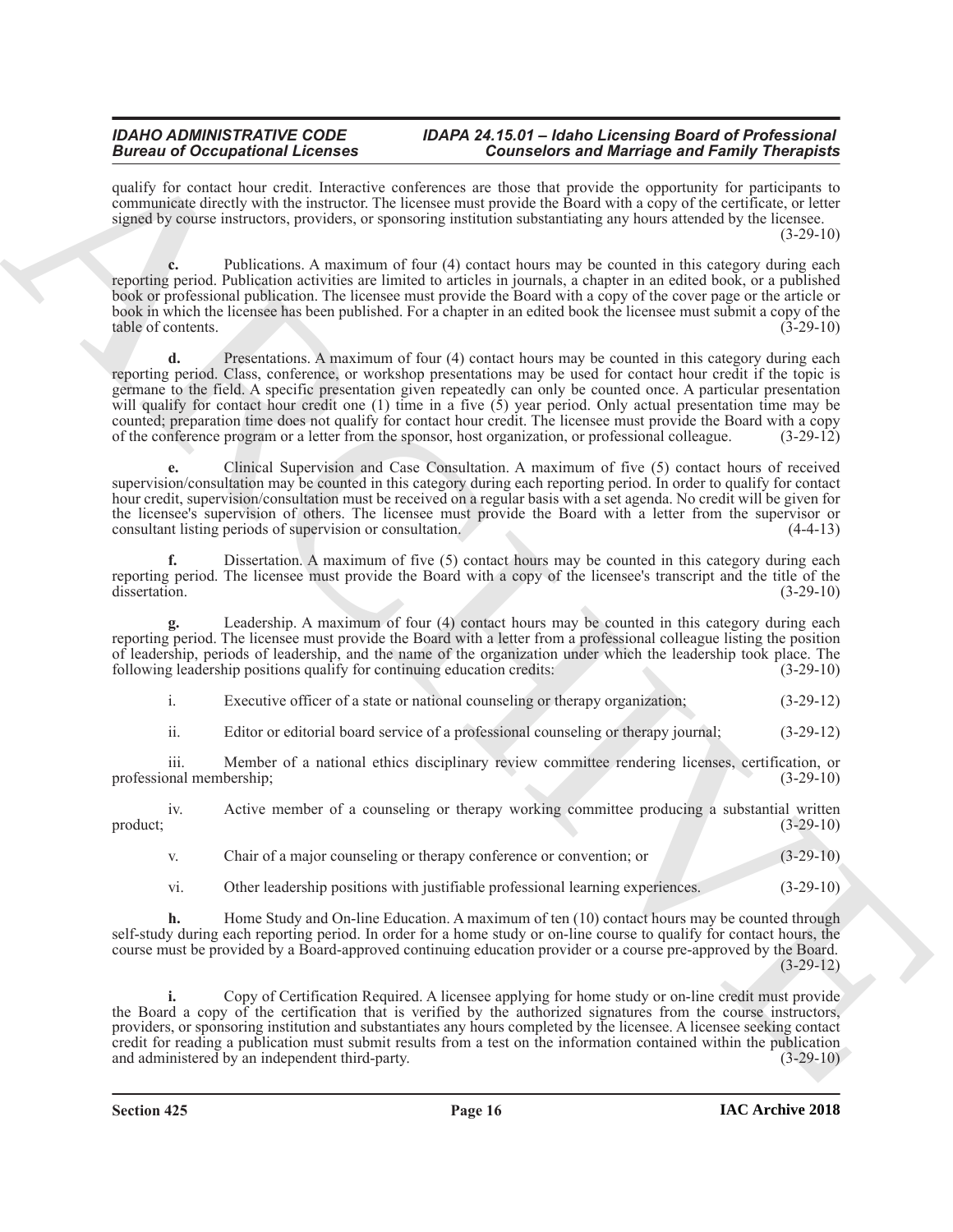<span id="page-16-7"></span>**j.** Continuing Education Credit. Continuing education credit may be granted for a maximum of two (2) hours each renewal period for time spent attending one (1) Board meeting. Members of the Board are not entitled to continuing education credit for Board service. (3-29-10)

**Example 20** Conceptions *Licensing* Contribution Contribution Contribution Contribution Conception Contribution Contribution Contribution Contribution Contribution Contribution Contribution Contribution Contribution Cont **04. Excess Hours**. Continuing education hours accumulated during the twelve (12) months immediately preceding the license renewal date may be applied toward meeting the continuing education requirement for the next license renewal. No more than ten  $(10)$  hours in excess of the required twenty  $(20)$  hours shall be carried forward. Excess hours may be used only during the next renewal period and may not be carried forward more than one (1) time.  $(3-29-12)$ 

<span id="page-16-6"></span>**05. Compliance Audit**. The Board may conduct random continuing education audits of those persons required to obtain continuing education in order to renew a license and require that proof acceptable to the Board of meeting the continuing education requirement be submitted to the Bureau. Failure to provide proof of meeting the continuing education upon request of the Board shall be grounds for disciplinary action in accordance with section 54-3407, Idaho Code. (4-2-03)

<span id="page-16-8"></span>**06. Special Exemption**. The Board shall have authority to make exceptions for reasons of individual hardship, including health (certified by a medical doctor) or other good cause. The licensee must request such exemption prior to renewal and provide any information requested by the Board to assist in substantiating hardship cases. This exemption is granted at the sole discretion of the Board. There is no continuing education required of those holding a current inactive license.

### <span id="page-16-0"></span>**426. -- 449. (RESERVED)**

### <span id="page-16-16"></span><span id="page-16-15"></span><span id="page-16-1"></span>**450. GENERAL SCOPE OF THE LICENSEE'S APPROPRIATE PRACTICE (RULE 450).**

Board recommendation of generic scope of practice. While a license to practice as a counselor or therapist could be considered generic in nature, it should not be viewed as an authorization to provide counseling or therapy services to every client population in every possible professional setting. Counselors and marriage and family therapists shall practice only within the boundaries of competence (see the applicable Code of Ethics). (3-29-12)

### <span id="page-16-2"></span>**451. -- 499. (RESERVED)**

### <span id="page-16-9"></span><span id="page-16-3"></span>**500. DISCIPLINARY PROCEDURES (RULE 500).**

<span id="page-16-12"></span>**01. Disciplinary Procedures**. The disciplinary procedures of the Bureau are the disciplinary procedures of the Board.

<span id="page-16-10"></span>**02. Civil Fine**. The Board may impose a civil fine not to exceed one thousand dollars (\$1,000) for each violation upon anyone licensed under Title 54, Chapter 34, Idaho Code who is found by the Board to be in violation of Section 54-3407, Idaho Code. (3-13-02)

<span id="page-16-11"></span>**03. Costs and Fees**. The Board may order anyone licensed under Title 54, Chapter 34, Idaho Code, who is found by the Board to be in violation of the provisions of Title 54, Chapter 34, Idaho Code, to pay the costs and fees incurred by the Board in the investigation or prosecution of the licensee. (3-13-02)

### <span id="page-16-4"></span>**501. -- 524. (RESERVED)**

### <span id="page-16-13"></span><span id="page-16-5"></span>**525. DOCUMENTATION OF INFORMED CONSENT (RULE 525).**

In accordance with Section 54-3410A, Idaho Code, all licensees and registered interns will document the process of obtaining the informed consent of clients at the beginning of treatment and at other times as appropriate. Licensees and interns shall adhere to their respective Codes of Ethics and state law in obtaining informed consent and disclosing information to clients. The receipt of the disclosure shall be acknowledged in writing by both the client and the licensee or intern, and such disclosure of information concerning their practice must include: (4-4-13)

<span id="page-16-14"></span>**01. Name, Business Address and Phone Number of Licensee or Intern**. If the licensee or intern is practicing under supervision, the statement shall include the licensee or intern status as such and the designated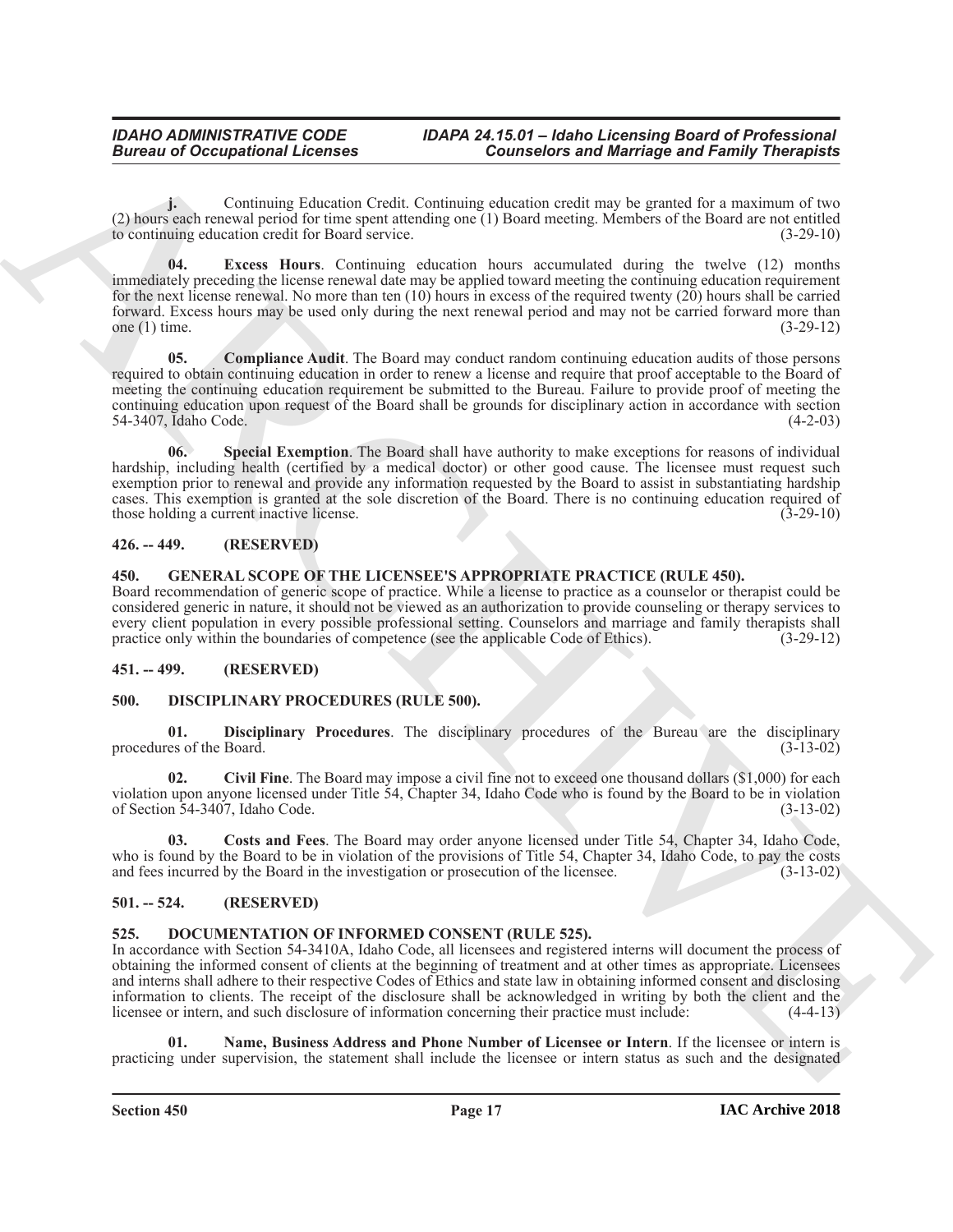<span id="page-17-6"></span><span id="page-17-5"></span>Given to Occupations I Leonards<br>
ventures and the set of the set of the set of the set of the set of the set of the set of the set of the set of the set of the set of the set of the set of the set of the set of the set of qualified supervisor's name, business address and phone number; (4-4-13) **02. License Type and License Number, Credentials, and Certifications**; (4-4-13) **03. Education and Training**. Formal education and training with the name(s) of the institution(s) attended and the specific degree(s) received; (4-4-13) **04. Theoretical Orientation and Approach**. Counseling or marriage and family therapy; (4-4-13) **05. Relationship**. Information about the nature of the clinical relationship; fee structure and billing nents; cancellation policy; (4-4-13) arrangements; cancellation policy; **06. The Extent and Limits of Confidentiality**. (4-4-13) **07.** Written Statement. A statement that sexual intimacy is never appropriate with a client and should be reported to the board.  $(4-4-13)$ **08. Client's Rights**. The client's rights to be a participant in treatment decisions, to seek a second opinion, to file a complaint without retaliation, and to refuse treatment. (4-4-13)

<span id="page-17-10"></span><span id="page-17-9"></span><span id="page-17-8"></span><span id="page-17-7"></span><span id="page-17-4"></span><span id="page-17-3"></span>**09. Board Information**. The name, address, and phone number of the Board with the information that ice of licensees and interns is regulated by the Board. (4-4-13) the practice of licensees and interns is regulated by the Board.

### <span id="page-17-0"></span>**526. -- 549. (RESERVED)**

### <span id="page-17-1"></span>**550. RULEMAKING HISTORY PRIOR TO JULY 1, 1993 (RULE 550).**

Adopted October 4, 1983 Amended and Readopted December 24, 1985 Effective January 13, 1986 Amended and Readopted May 10, 1988 Effective May 30, 1988 Amended and Readopted May 16, 1991 (7-1-93) (7-1-93)

### <span id="page-17-2"></span>**551. -- 999. (RESERVED)**